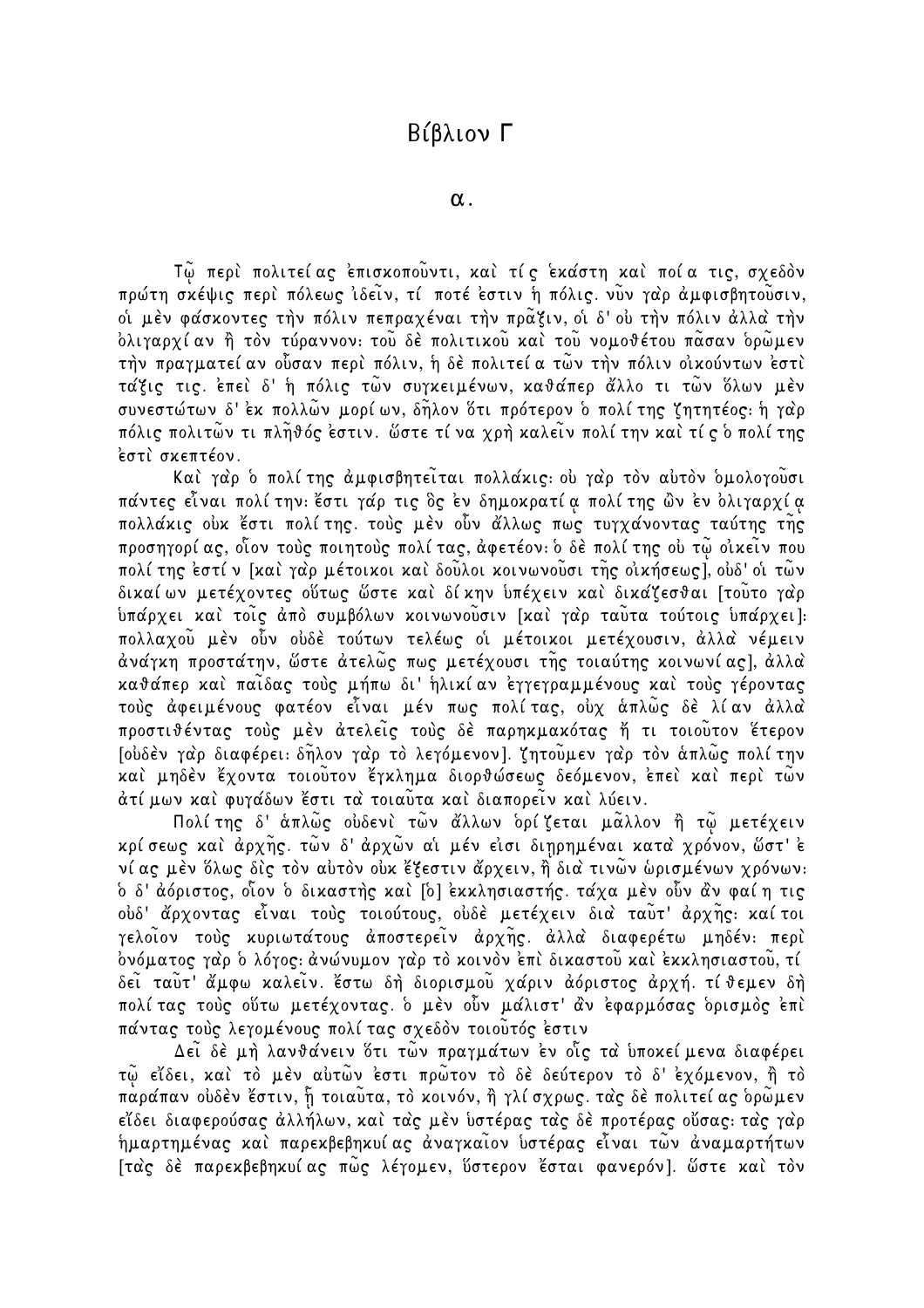πολί την έτερον άναγκαΐον είναι τον καθ' εκάστην πολιτεί αν. διόπερ ο λεχθείς έν μέν δημοκρατία μάλιστ' έστι πολίτης, έν δε ταις άλλαις ενδέχεται μέν, ού μην άναγκαίον. [εν] ενίαις γαρ ούκ έστι δήμος, ούδ' εκκλησίαν νομίζουσιν άλλα συγκλήτους, και τας δίκας δικάζουσι κατα μέρος, οΐον εν Λακεδαί μονι τας των συμβολαίων δικάζει τῶν 'εφόρων άλλος άλλας, οι δε γέροντες τας φονικάς, ετέρα δ' ίσως άρχή τις ετέρας. τον αύτον δε τρόπον και περι Καρχηδόνα: πάσας γαρ άρχαί τινες κρίνουσι τας δίκας.

'Αλλ' ἔχει διόρθωσιν ὁ τοῦ πολίτου διορισμός. ἐν γαρ ταῖς ἄλλαις πολιτεί αις ούχ ο άόριστος άρχων εκκλησιαστής εστι και δικαστής, άλλα ο κατα τήν άρχην ώρισμένος: τούτων γαρ ή πασιν ή τισιν αποδέδοται το βουλεύεσθαι και δικάζειν ή περί πάντων ή περί τινών. τίς μέν οὖν έστιν ο πολίτης, έκ τούτων φανερόν: ὧ γαρ εξουσία κοινωνείν άρχης βουλευτικης και κριτικης, πολίτην ήδη λέγομεν είναι ταύτης της πόλεως, πόλιν δε το των τοιούτων πληθος ίκανον προς αύτάρκειαν ζωης, ώς άπλως είπειν.

## β.

Όρίζονται δέ πρὸς τὴν χρῆσιν πολί την τὸν ἐξ ἀμφοτέρων πολιτῶν καὶ μὴ θατέρου μόνον, οίον πατρός ή μητρός, οι δε και τουτ'επι πλέον ζητουσιν, οίον επι πάππους δύο ή τρείς ή πλείους ούτω δε δριζομένων πολιτικώς και παχέως, άπορούσί τινες τον τρίτον εκείνον ή τέταρτον, πώς έσται πολίτης. Γοργίας μεν οὖν ο Λεοντίνος, τα μεν Ίσως απορών τα δ' ειρωνευόμενος, έφη, καθάπερ δλμους εἶναι τούς υπό τῶν δλμοποιῶν πεποιημένους, ούτω και Λαρισαί ους τούς υπό τῶν δημιουργών πεποιημένους: εἶναι γάρ τινας λαρισοποιούς. ἔστι δ' άπλοῦν. εἰ γαρ μετείχον κατα τον ρηθέντα διορισμον της πολιτεί ας, ήσαν πολιται: και γαρ ουδε δυνατόν εφαρμόττειν τὸ εκ πολί του ἢ εκ πολί τιδος επι των πρώτων οικησάντων ή κτισάντων. άλλ' ἴσως ἐκεἶνο μἆλλον ἔχει ἀπορίαν, ὅσοι μετέσχον μεταβολῆς γενομένης πολιτείας, οίον [α] Άθήνησιν εποίησε Κλεισθένης μετα την των τυράννων εκβολήν: πολλούς γαρ εφυλέτευσε ξένους και δούλους μετοίκους. το δ' άμφισβήτημα πρὸς τούτους ἐστὶν οὐ τίς πολί της, ἀλλα πότερον ἀδί κως ἢ δικαί ως.

Καίτοι κάν τούτό τις έτι προσαπορήσειεν, ἆρ' εί μή δικαί ως πολίτης, ού πολίτης, ώς ταύτό δυναμένου του τ' άδίκου και του ψευδους. επει δ' δρώμεν και άρχοντάς τινας άδί κως, ούς άρχειν μεν φήσομεν άλλ' ού δικαί ως, ο δε πολί της άρχῆ τινὶ διωρισμένος 'εστί ν [δ γαρ κοινωνῶν τῆς τοιᾶσδε ἀρχῆς πολί της 'εστί ν, ώς έφαμεν], δηλον ότι πολίτας μέν είναι φατέον και τούτους.

### $\gamma$ .

Περί δέ του δικαίως ή μη δικαίως συνάπτει πρός την ειρημένην πρότερον άμφισβήτησιν. άποροὖσι γάρ τινες πόθ' ἡ πόλις ἔπραξε καὶ πότε οὐχ ἡ πόλις, οἶον δταν έζ ολιγαρχίας ή τυραννίδος γένηται δημοκρατία [τότε γαρ ούτε τα συμβόλαια ένιοι βούλονται διαλύειν, ώς ού της πόλεως άλλα του τυράννου λαβόντος, ο τ' άλλα πολλα των τοιούτων, ως ενίας των πολιτειων τω κρατείν ούσας, άλλα ου δια το κοινη συμφέρον]: είπερ ούν και δημοκρατούνταί τινες κατα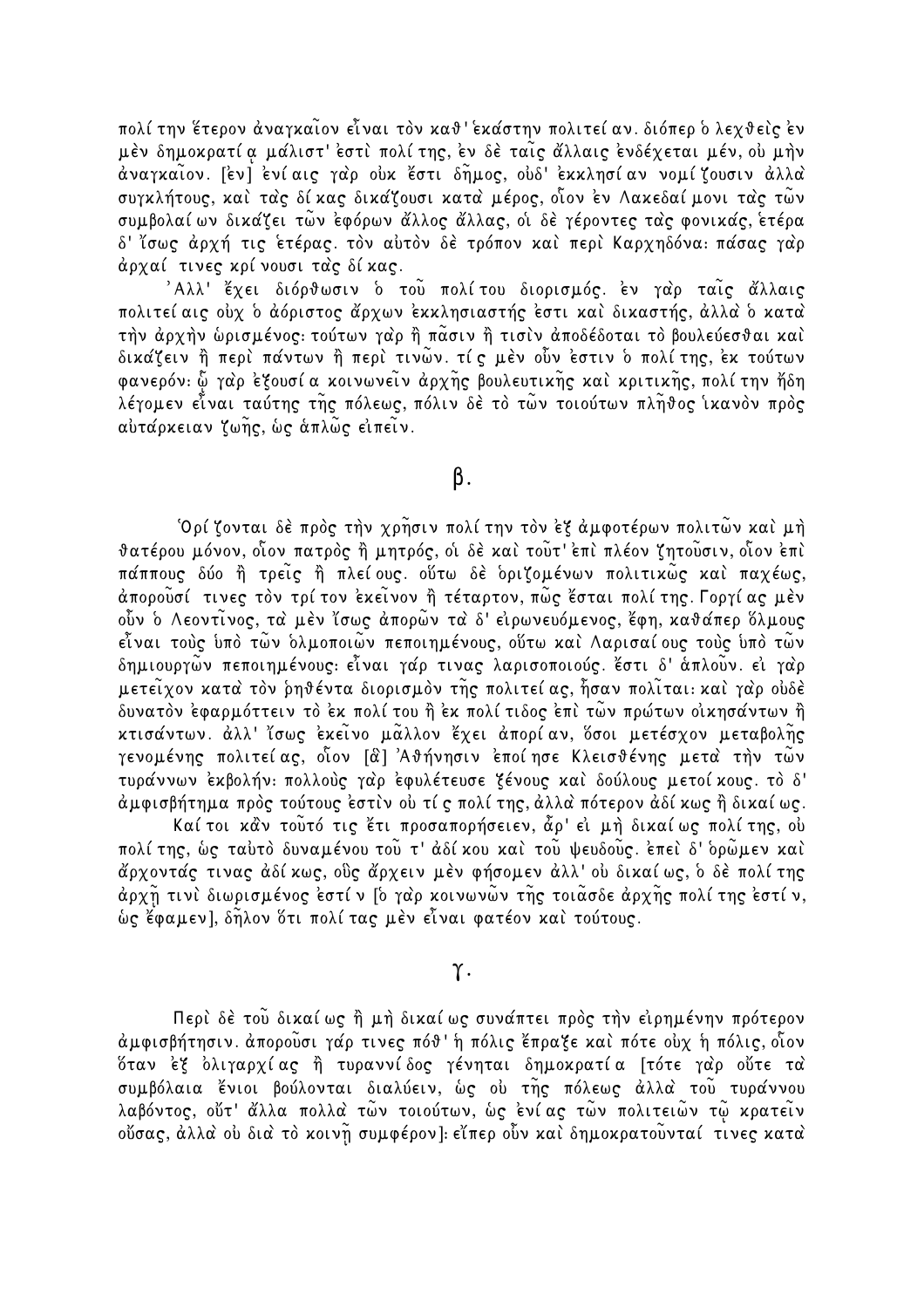τόν τρόπον τούτον, όμοί ως της πόλεως φατέον είναι ταύτης τας της πολιτεί ας ταύτης πράξεις και τας έκ της ολιγαρχίας και της τυραννίδος.

"Εοικε δ' οἰκεἶος ὁ λόγος εἶναι τῆς ἀπορίας ταύτης πως, πότε χρὴ λέγειν την πόλιν είναι την αύτην ή μη την αύτην άλλ' ετέραν. η μεν ούν επιπολαιοτάτη της άπορίας ζήτησις περί τον τόπον και τούς άνθρώπους έστίν: ενδέχεται γαρ διαζευχθηναι τον τόπον και τους άνθρώπους, και τους μεν έτερον τους δ' έτερον σικήσαι τόπον. ταύτην μέν ούν πραοτέραν θετέον την άπορί αν [πολλαχως γαρ της πόλεως λεγομένης, εστί πως ευμάρεια της τοιαύτης ζητήσεως]: δμοί ως δέ και των τὸν αὐτὸν κατοικούντων ἀνθρώπων πότε δει νομίζειν μίαν εἶναι τὴν πόλιν; οὐ γαρ δη τοις τεί χεσιν: είη γαρ αν Πελοποννήσω περιβαλειν εν τειχος. τοιαύτη δ' ἴσως ἐστὶ καὶ Βαβυλων καὶ πἆσα ἥτις ἔχει περιγραφὴν μἆλλον ἔθνους ἢ πόλεως: ἧς γέ φασιν ἑαλωκυίας τρί την ἡμέραν οὐκ αἰσθέσθαι τι μέρος τῆς πόλεως. ἀλλα` περί μέν ταύτης της άπορίας είς άλλον καιρόν χρήσιμος η σκέψις.

Περὶ γαρ μεγέθους τῆς πόλεως, τό τε πόσον καὶ πότερον έθνος ἓν ἢ πλεί ω συμφέρει, δεί μή λανθάνειν τον πολιτικόν: άλλα των αυτων κατοικούντων τον αύτον τόπον, πότερον έως άν ή το γένος ταύτο των κατοικούντων, την αύτην εἶναι φατέον πόλιν, καί περ αἰεὶ τῶν μὲν φθειρομένων τῶν δὲ γινομένων, ὥσπερ καί ποταμούς ειώθαμεν λέγειν τούς αύτούς καί κρήνας τας αύτάς, καί περ αίεί του μέν επιγινομένου ναματος του δ' υπεξιόντος, ή τους μέν ανθρώπους φατέον εἶναι τούς αύτούς δια την τοιαύτην αιτί αν, την δε πόλιν ετέραν; είπερ γάρ έστι κοινωνία τις ή πόλις, έστι δε κοινωνία πολιτών πολιτείας, γινομένης ετέρας τω είδει και διαφερούσης της πολιτείας αναγκαίον είναι δόξειεν άν και την πόλιν εἶναι μή τήν αὐτήν, ὥσπερ γε καὶ χορὸν ὁτὲ μὲν κωμικὸν ὁτὲ δὲ τραγικὸν ἕτερον εἶναί φαμεν, τῶν αὐτῶν πολλάκις ἀνθρώπων ὄντων, ὁμοί ως δὲ καὶ πᾶσαν ἄλλην κοινωνί αν και σύνθεσιν ετέραν, άν είδος έτερον ή της συνθέσεως, οίον άρμονί αν τῶν αὐτῶν φθόγγων ετέραν εἶναι λέγομεν, ἀν δτε μεν ἦ Δώριος δτε δε Φρύγιος.

Εί δη τούτον έχει τον τρόπον, φανερον ότι μάλιστα λεκτέον την αύτην πόλιν είς την πολιτεί αν βλέποντας: ὄνομα δε καλείν έτερον ή ταύτον έξεστι και τῶν αὐτῶν κατοικούντων αὐτὴν καὶ πάμπαν ετέρων ἀνθρώπων. εί δε δίκαιον διαλύειν ή μη διαλύειν, όταν είς ετέραν μεταβάλη πολιτεί αν ή πόλις, λόγος έτερος.

δ.

Τῶν δὲ νῦν εἰρημένων 'εχόμενόν 'εστιν 'επισκέψασθαι πότερον τὴν αὐτὴν άρετήν άνδρὸς άγαθοῦ καὶ πολί του σπουδαί ου θετέον, ἢ μὴ τὴν αὐτήν. ἀλλα μὴν εζ γε τοῦτο τυχεἶν δεἶ ζητήσεως, τὴν τοῦ πολίτου τύπω τινὶ πρῶτον ληπτέον. ὥσπερ οὖν ὁ πλωτὴρ εἶς τις τῶν κοινωνῶν ἐστιν, οὕτω καὶ τὸν πολίτην φαμέν. τῶν δὲ πλωτήρων καί περ ἀνομοί ων ὄντων τὴν δύναμιν [ὁ μὲν γαρ ἐστιν ἐρέτης, ὁ δέ κυβερνήτης, ο δέ πρωρεύς, ο δ' άλλην τιν' έχων τοιαύτην επωνυμί αν] δηλον ως δ μεν άκριβέστατος εκάστου λόγος Ίδιος έσται της άρετης, δμοί ως δε και κοινός τις εφαρμόσει πάσιν. ή γαρ σωτηρία της ναυτιλίας έργον εστιν αυτών πάντων: τούτου γαρ έκαστος ορέγεται των πλωτήρων. δμοίως τοίνυν και των πολιτων, καί περ άνομοί ων όντων, ή σωτηρί α της κοινωνί ας έργον εστί, κοινωνί α δ'εστιν ή πολιτεί α: διὸ τὴν ἀρετὴν ἀναγκαῖον εἶναι τοῦ πολί του πρὸς τὴν πολιτεί αν. εἴπερ ούν έστι πλείω πολιτείας είδη, δηλον ώς ούκ ενδέχεται του σπουδαίου πολίτου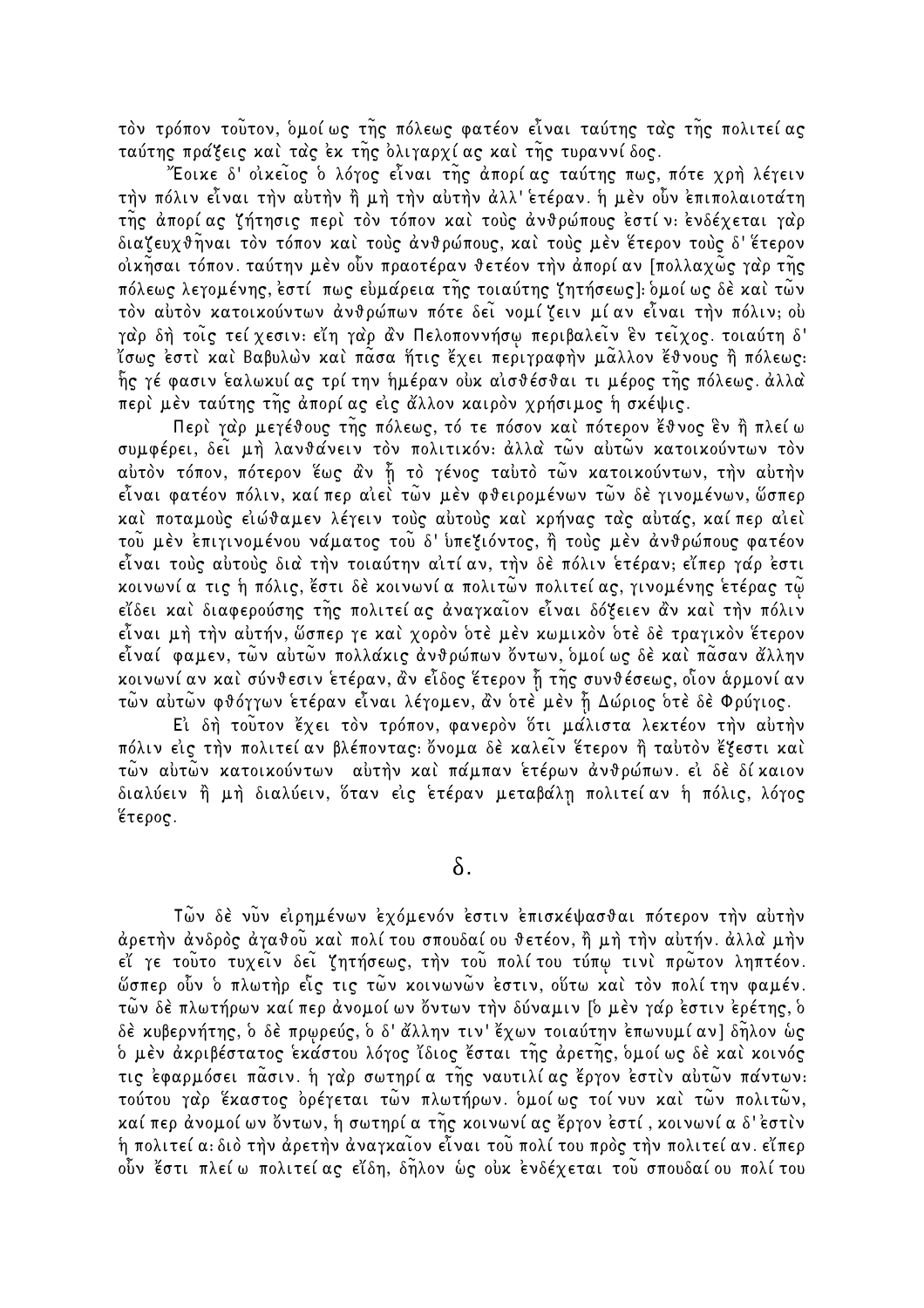μίαν άρετην είναι, την τελείαν: τον δ' άγαθον άνδρα φαμεν κατα μίαν άρετην εἶναι, την τελεί αν. ὅτι μέν οὖν 'ενδέχεται πολί την ὄντα σπουδαῖον μη κεκτησθαι την άρετην καθ' ήν σπουδαίος άνήρ, φανερόν.

Ού μήν άλλα και κατ' άλλον τρόπον έστι διαπορούντας επελθείν τον αύτον λόγον περί της άρί στης πολιτεί ας. εί γαρ άδύνατον εξ απάντων σπουδαί ων όντων εἶναι πόλιν, δεἶ γ' ἕκαστον τὸ καθ' αυτὸν ἔργον εὗ ποιεἶν, τοῦτο δε ἀπ' ἀρετῆς: ε πεί δέ άδύνατον δμοίους είναι πάντας τούς πολίτας, ούκ άν είη μία άρετή πολίτου και άνδρος άγαθού. την μέν γαρ του σπουδαίου πολίτου δεί πασιν υπάρχειν [ούτω γαρ αρίστην αναγκαίον είναι την πόλιν], την δε του ανδρος του άγαθού άδύνατον, εί μή πάντας άναγκαίον άγαθούς είναι τούς εν τη σπουδαία πόλει πολίτας. έτι επει εξ ανομοίων η πόλις, ώσπερ ζώον ευθυς εκ ψυχης και σώματος, και ψυχή έκ λόγου και ορέξεως, και οικία εξ ανδρος και γυναικός, και κτήσις έκ δεσπότου και δούλου, τον αυτον τρόπον και πόλις εξ απάντων τε τούτων και πρός τούτοις εξ άλλων ανομοί ων συνέστηκεν ειδών, ανάγκη μη μίαν είναι τὴν τῶν πολιτῶν πάντων ἀρετήν, ὥσπερ οὐδὲ τῶν χορευτῶν κορυφαίου καὶ παραστάτου. διότι μέν τοί νυν άπλώς ούχ ή αύτή, φανερόν έκ τούτων.

'Αλλ' ἆρα ἔσται τινὸς ἡ αὐτὴ ἀρετὴ πολίτου τε σπουδαίου καὶ ἀνδρὸς σπουδαί ου; φαμέν δή τον άρχοντα τον σπουδαίον αγαθον είναι και φρόνιμον, τον δέ πολίτην ούκ άναγκαΐον εἶναι φρόνιμον, καὶ τὴν παιδείαν δ' εὐθὺς ετέραν εἶναι λέγουσί τινες ἄρχοντος, ὥσπερ καὶ φαίνονται οἱ τῶν βασιλέων υἱεἶς ίππικήν καὶ πολεμικήν παιδευόμενοι, καὶ Εὐριπίδης φησὶ "μή μοι τα' κόμψ' ... αλλ' ών πόλει δεί", ως ούσαν τινα άρχοντος παιδείαν. εί δε ή αύτη άρετή άρχοντός τε άγαθού και άνδρος άγαθού, πολίτης δ' έστι και ο άρχόμενος, ούχ ή αύτη άπλώς άν είη πολίτου και άνδρός, τινός μέντοι πολίτου: ού γαρ ή αύτη άρχοντος καὶ πολίτου, καὶ δια τοῦτ' ἴσως Ἰάσων ἔφη πεινῆν ὅτε μὴ τυραννοἶ, ὡς ούκ επιστάμενος ιδιώτης είναι.

'Αλλα` μήν ἐπαινεἶταί γε τὸ δύνασθαι ἄρχειν καὶ ἄρχεσθαι, καὶ πολίτου [δοκεἶ] δοκί μου ἡ ἀρετὴ εἶναι τὸ δύνασθαι καὶ ἄρχειν καὶ ἄρχεσθαι καλῶς. εἰ οὖν τὴν μὲν τοῦ ἀγαθοῦ ἀνδρὸς τί θεμεν ἀρχικήν, τὴν δὲ τοῦ πολί του ἄμφω, οὐκ αν εἴη άμφω ἐπαινετα δμοί ως. ἐπεὶ οὗν ποτε δοχεἶ ἕτερα, χαὶ οὐ ταὐτα δεἶν τὸν άρχοντα μανθάνειν και τον άρχόμενον, τον δε πολί την αμφότερ' επί στασθαι και μετέχειν άμφοιν, τούντευθεν άν κατί δοι τις. έστι γαρ άρχη δεσποτική: ταύτην δε τήν περί τα άναγκαια λέγομεν, α ποιείν επί στασθαι τον άρχοντα ούκ αναγκαιον, άλλα χρησθαι μαλλον: θάτερον δε και άνδραποδωδες. λέγω δε θάτερον το δύνασθαι και υπηρετείν τας διακονικας πράξεις. δούλου δ' είδη πλεί ω λέγομεν: αι γαρ εργασίαι πλεί ους. ὧν εν μέρος κατέχουσιν οί χερνῆτες: οὗτοι δ' εἰσίν, ὥσπερ σημαίνει και τούνομ' αυτό, οι ζώντες άπο των χειρών, έν οις ο βάναυσος τεχνίτης έστίν. διό παρ' ένίοις ου μετείχον οι δημιουργοί το παλαιον άρχων, πριν δημον γενέσθαι τον έσχατον. τα μεν ούν έργα των άρχομένων ούτως ου δει τον άγαθον [ούδε τον] πολιτικον ούδε τον πολί την τον άγαθον μανθάνειν, ει μή ποτε χρείας χάριν αύτώ πρός αυτόν: ού γαρ έτι συμβαίνει γίνεσθαι τον μέν δεσπότην τον δε δούλον.

'Αλλ' ἔστι τις ἀρχὴ καθ' ἣν ἄρχει τῶν ὁμοίων τῷ γένει καὶ τῶν ἐ λευθέρων. ταύτην γαρ λέγομεν εἶναι την πολιτικην αρχήν, ἡν δεἶ τον ἄρχοντα άρχόμενον μαθείν, οΐον ίππαρχείν ίππαρχηθέντα, στρατηγείν στρατηγηθέντα και ταξιαρχήσαντα και λοχαγήσαντα. διο λέγεται και τουτο καλώς, ως ουκ έστιν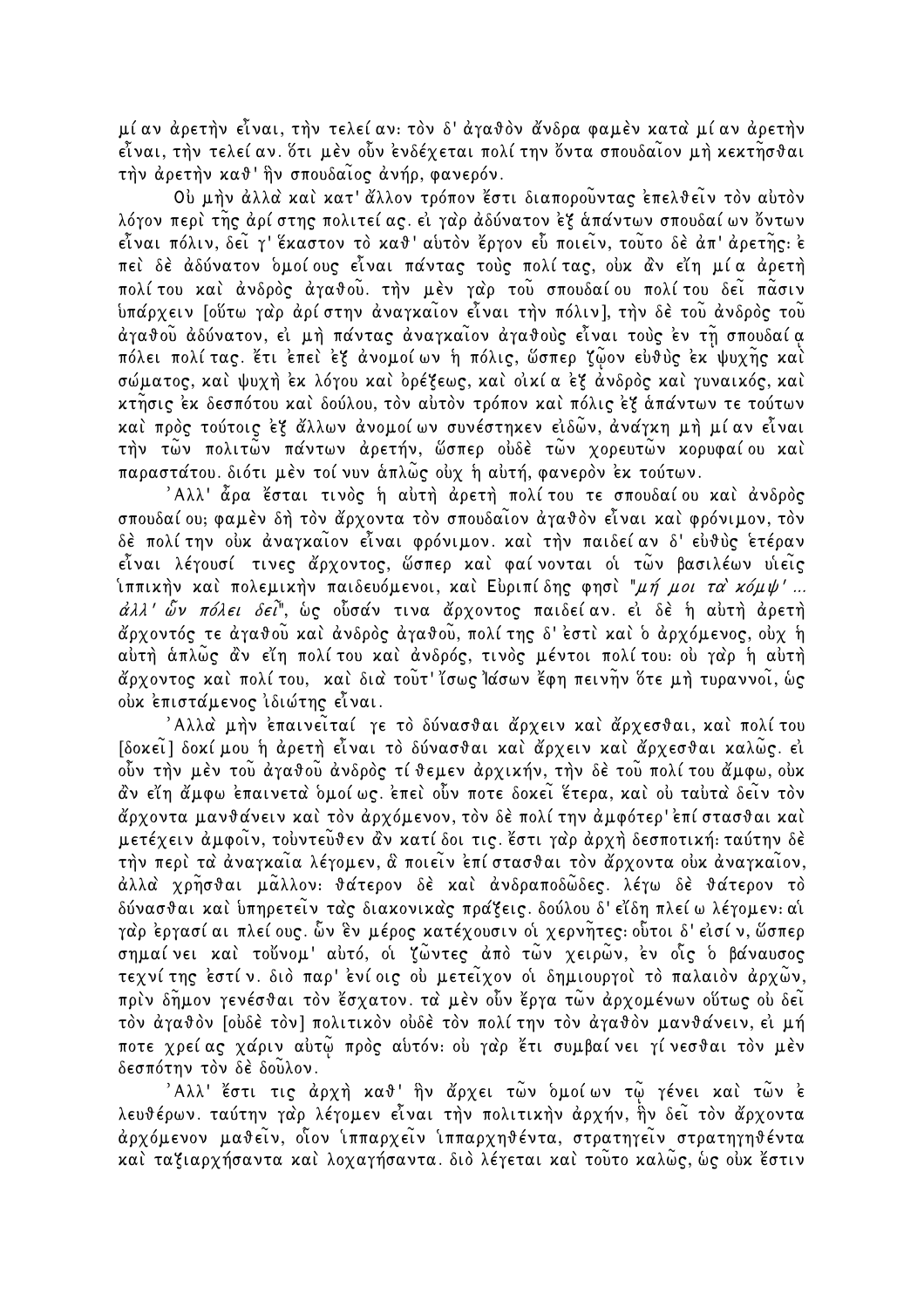εὖ ἄρζαι μὴ ἀρχθέντα, τούτων δὲ ἀρετὴ μὲν ἑτέρα, δεἶ δὲ τὸν πολίτην τὸν άγαθόν 'επίστασθαι καὶ δύνασθαι καὶ ἄρχεσθαι καὶ ἄρχειν, καὶ αὕτη ἀρετὴ πολίτου, τὸ τὴν τῶν ἐλευθέρων ἀρχὴν ἐπίστασθαι ἐπ' ἀμφότερα. καὶ ἀνδρὸς δὴ άγαθοῦ ἄμφω, καὶ εἰ ἕτερον εἶδος σωφροσύνης καὶ δικαιοσύνης ἀρχικῆς καὶ γαρ άρχομένου μέν ελευθέρου δε δήλον ότι ού μία άν είη του άγαθου άρετή, οίον δικαιοσύνη, άλλ' είδη έχουσα καθ' α άρξει και άρξεται, ώσπερ άνδρος και γυναικός ετέρα σωφροσύνη και άνδρεί α [δόξαι γαρ άν είναι δειλός άνήρ, ει ούτως άνδρείος είη ὥσπερ γυνή άνδρεία, και γυνή λάλος, ει ούτω κοσμία είη ὥσπερ δ άνηρ ο άγαθός: επεί και σικονομία ετέρα άνδρος και γυναικός: του μεν γαρ κτάσθαι της δέ φυλάττειν έργον έστίν].

'Η δέ φρόνησις άρχοντος Ίδιος άρετή μόνη. τας γαρ άλλας έοικεν άναγκαιον είναι κοινας και τῶν ἀρχομένων και τῶν ἀρχόντων, ἀρχομένου δέ γε ούκ έστιν άρετή φρόνησις, άλλα δόξα άληθής: ώσπερ αύλοποιός γαρ ο άρχόμενος, δ δ' άρχων αύλητής δ χρώμενος. πότερον μεν ούν ή αύτή άρετή άνδρος άγαθού και πολίτου σπουδαίου ή ετέρα, και πως ή αυτή και πως ετέρα, φανερον εκ τούτων.

 $\epsilon$ .

Περί δέ τον πολί την έτι λεί πεταί τις των άποριων. ώς άληθως γαρ πότερον πολί της έστιν ὧ κοινωνείν έξεστιν άρχης, ή και τους βαναύσους πολί τας θετέον; εί μέν ούν και τούτους θετέον οίς μή μέτεστιν άρχων, ούχ οίόν τε παντός είναι πολίτου την τοιαύτην άρετήν [ούτος γαρ πολίτης]: εί δε μηδείς των τοιούτων πολίτης, έν τίνι μέρει θετέος έκαστος; ούδε γαρ μέτοικος ούδε ξένος. ή διά γε τοῦτον τὸν λόγον οὐδὲν φήσομεν συμβαίνειν ἄτοπον; οὐδὲ γαρ οἱ δοῦλοι τῶν ειρημένων ουδέν, ουδ' οι άπελεύθεροι. τουτο γαρ άληθές, ως ου πάντας θετέον πολίτας ὧν άνευ ούκ ἀν εἴη πόλις, ἐπεὶ οὐδ' οἱ παἶδες ὡσαύτως πολῖται καὶ οἱ άνδρες, άλλ' οί μέν άπλώς οί δ' έξ υποθέσεως: πολίται μέν γάρ είσιν, άλλ' άτελείς.

'Εν μὲν οὗν τοις ἀρχαίοις χρόνοις παρ' ἐνίοις ἦν δουλον τὸ βάναυσον ἢ ξενικόν, διόπερ οι πολλοι τοιούτοι και νύν: ή δε βελτίστη πόλις ου ποιήσει βάναυσον πολίτην. εί δέ και ούτος πολίτης, άλλα πολίτου άρετην ην είπομεν λεκτέον ού παντός, ούδ' ελευθέρου μόνον, άλλ' δσοι των έργων είσιν άφειμένοι τῶν ἀναγκαί ων. τῶν δ' ἀναγκαί ων οί μεν ενι λειτουργοῦντες τα τοιαῦτα δοῦλοι, οί δε κοινοί βαναυσοι καί θητες. φανερόν δ' εντεύθεν μικρόν επισκεψαμένοις πῶς ἔχει περὶ αὐτῶν: αὐτὸ γαρ [φανὲν] τὸ λεχθὲν ποιεἶ δῆλον. ἐπεὶ γαρ πλεί ους εἰσὶν αἱ πολιτεἶαι, καὶ εἴδη πολίτου ἀναγκαἶον εἶναι πλείω, καὶ μάλιστα τοῦ άρχομένου πολί του, ὥστ' έν μέν τινι πολιτεί α τον βάναυσον άναγκαι ον εἶναι και τὸν θητα πολίτας, εν τισὶ δ' ἀδύνατον, οἶον εἴ τίς εστιν ἡν καλουσιν άριστοκρατικήν και έν ή κατ' άρετήν αι τιμαι δίδονται και κατ' άξίαν: ού γαρ οίόν τ' επιτηδεύσαι τα της άρετης ζώντα βίον βαναυσον ή θητικόν. εν δε ταίς όλιγαρχίαις θητα μέν ούκ ένδέχεται εἶναι πολίτην [άπὸ τιμημάτων γαρ μακρῶν αι μεθέζεις τῶν ἀρχῶν], βαναυσον δὲ ἐνδέχεται: πλουτοῦσι γαρ και οι πολλοι τῶν τεχνιτῶν. ἐν Θήβαις δὲ νόμος ἦν τὸν δέκα ἐτῶν μὴ ἀπεσχημένον τῆς ἀγορᾶς μὴ μετέχειν άρχης.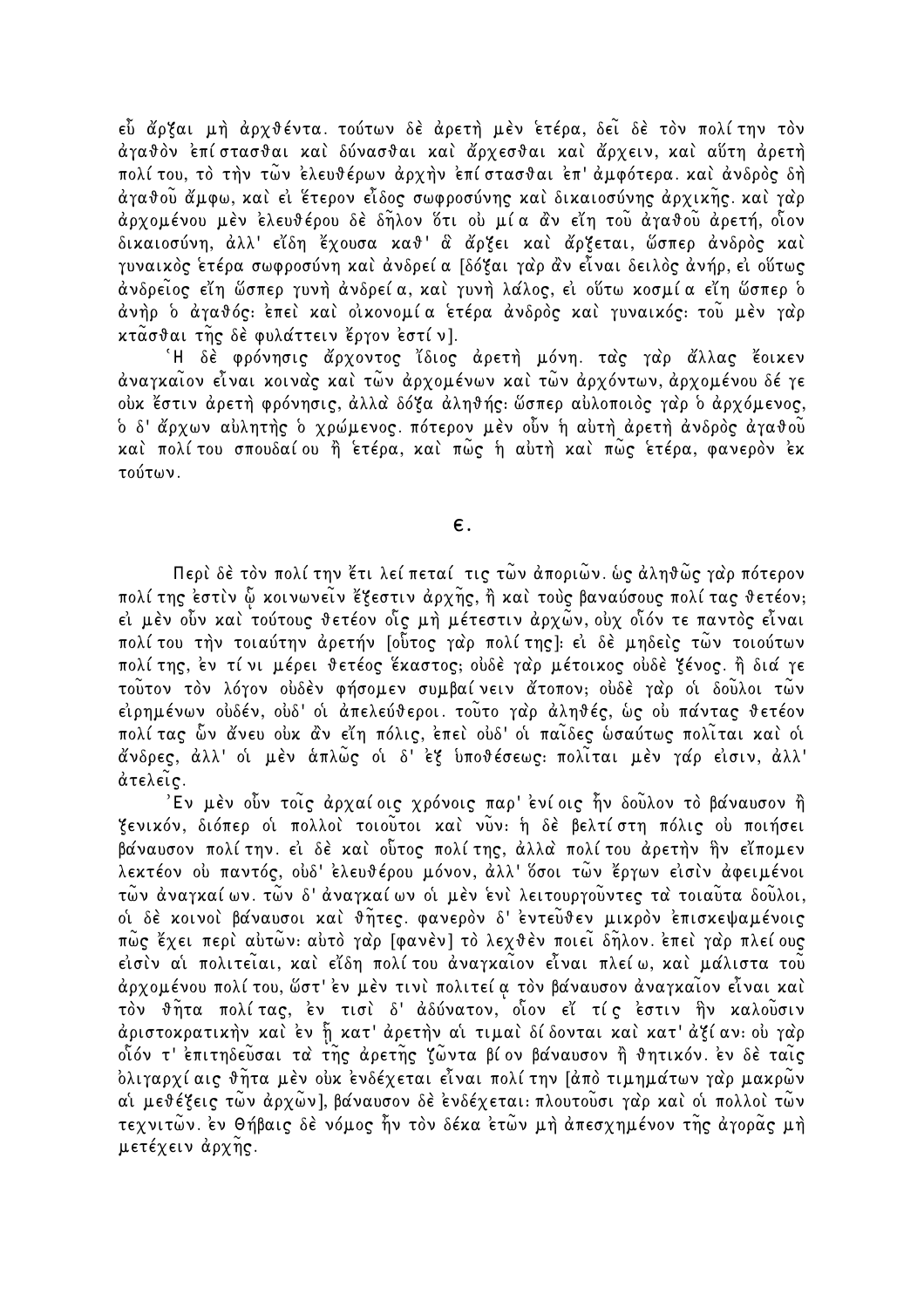'Εν πολλαῖς δὲ πολιτεί αις προσεφέλκει τινας καὶ τὧν ξένων ὁ νόμος: ὁ γαρ έκ πολίτιδος έν τισι δημοκρατί αις πολίτης έστίν, τον αύτον δε τρόπον έχει και τα περί τούς νόθους παρα πολλοΐς ού μήν άλλ' επεί δι' ένδειαν των γνησίων πολιτών ποιούνται πολί τας τούς τοιούτους [δια γαρ ολιγανθρωπί αν ούτω χρώνται τοις νόμοις], ευπορούντες δη όχλου κατα μικρον παραιρούνται τους έκ δούλου πρώτον ή δούλης, είτα τούς άπό γυναικών, τέλος δε μόνον τούς εξ άμφοιν άστών πολίτας ποιούσιν.

Ότι μέν οὖν εἴδη πλείω πολίτου, φανερὸν ἐκ τούτων, καὶ ὅτι λέγεται μαλιστα πολίτης ο μετέχων των τιμών, ὥσπερ καὶ Όμηρος ἐποί ησεν "ὡς εἴ τιν' άτί μητον μετανάστην": ὥσπερ μέτοικος γάρ 'εστιν δ τῶν τιμῶν μὴ μετέχων. ἀλλ' δπου τὸ τοιούτον ἐπικεκρυμμένον ἐστίν, ἀπάτης χάριν τῶν συνοικούντων ἐστίν. πότερον μέν οὖν ετέραν ἢ την αὐτην θετέον, καθ' ἣν άνηρ άγαθός 'εστι και' πολίτης σπουδαΐος, δηλον έκ των είρημένων, ότι τινός μέν πόλεως ο αυτός τινός δ' έτερος, κάκεινος ου πας άλλ' ο πολιτικός και κύριος ή δυναμενος είναι κύριος, ή καθ' αύτον ή μετ' άλλων, της τῶν κοινῶν 'επιμελεί ας.

 $\zeta$ .

Έπεὶ δὲ ταῦτα διώρισται, τὸ μετα ταῦτα σχεπτέον, πότερον μίαν θετέον πολιτεί αν ή πλεί ους, κάν ει πλεί ους, τί νες και πόσαι, και διαφοραι τί νες αυτών είσιν. ἔστι δὲ πολιτεία πόλεως ταξις τὦν τε ἄλλων ἀρχὦν καὶ μαλιστα τῆς κυρί ας πάντων. κύριον μέν γαρ πανταχού το πολί τευμα της πόλεως, πολί τευμα δ' έστὶν ἡ πολιτεία. λέγω δ' οἶον 'εν μεν ταις δημοκρατίαις κύριος ὁ δημος, οἱ δ' όλίγοι τούναντίον έν ταις όλιγαρχίαις, φαμέν δέ και πολιτείαν ετέραν είναι τούτων. τον αυτον δε τούτον ερούμεν λόγον και περι των άλλων. υποθετέον δη πρώτον τίνος χαριν συνέστηκε πόλις, και της αρχης είδη πόσα της περι άνθρωπον και την κοινωνίαν της ζωής.

Είρηται δή κατα τούς πρώτους λόγους, έν οίς περί οικονομί ας διωρί σθη καί δεσποτείας, και ότι φύσει μέν εστιν άνθρωπος ζώον πολιτικόν. διο και μηδεν δεόμενοι της παρα αλλήλων βοηθείας ούκ έλαττον ορέγονται του συζην: ού μην άλλα και το κοινη συμφέρον συνάγει, καθ' δσον επιβάλλει μέρος εκάστω του ζην καλώς. μάλιστα μέν ούν τουτ' έστι τέλος, και κοινη πάσι και χωρίς: συνέρχονται δέ και του ζην ένεκεν αυτου και συνέχουσι την πολιτικην κοινωνίαν. Ίσως γαρ ένεστί τι τοῦ καλοῦ μόριον καὶ κατα τὸ ζῆν αὐτὸ μόνον, ἀν μὴ τοἶς χαλεποἶς κατα τον βίον υπερβάλη λίαν. δήλον δ' ώς καρτερούσι πολλήν κακοπάθειαν οι πολλοί τῶν ἀνθρώπων γλιχόμενοι τοῦ ζῆν, ὡς ἐνούσης τινὸς εὐημερίας ἐν αὐτῷ και γλυκύτητος φυσικής.

'Αλλα μήν καὶ τῆς ἀρχῆς γε τοὺς λεγομένους τρόπους ῥαδιον διελεἶν: καὶ γαρ εν τοις εξωτερικοις λόγοις διοριζόμεθα περι αυτών πολλάκις. ή μεν γαρ δεσποτεία, καί περ ὄντος κατ' άλήθειαν τῷ τε φύσει δούλῳ καὶ τῷ φύσει δεσπότη ταύτού συμφέροντος, δμως άρχει πρός το τού δεσπότου συμφέρον ούδεν ήττον, πρός δε το του δούλου κατα συμβεβηκός [ού γαρ ενδέχεται φθειρομένου του δούλου σώζεσθαι την δεσποτεί αν : ή δε τέκνων άρχη και γυναικός και της σικί ας πάσης, ην δη καλούμεν οικονομικήν, ήτοι των άρχομένων χαριν εστιν ή κοινού τινος άμφοιν, καθ' αύτο μεν των άρχομένων, ώσπερ δρώμεν και τας άλλας τέχνας, οΐον ιατρικήν και γυμναστικήν, κατα συμβεβηκός δε κάν αυτών είεν. ουδεν γαρ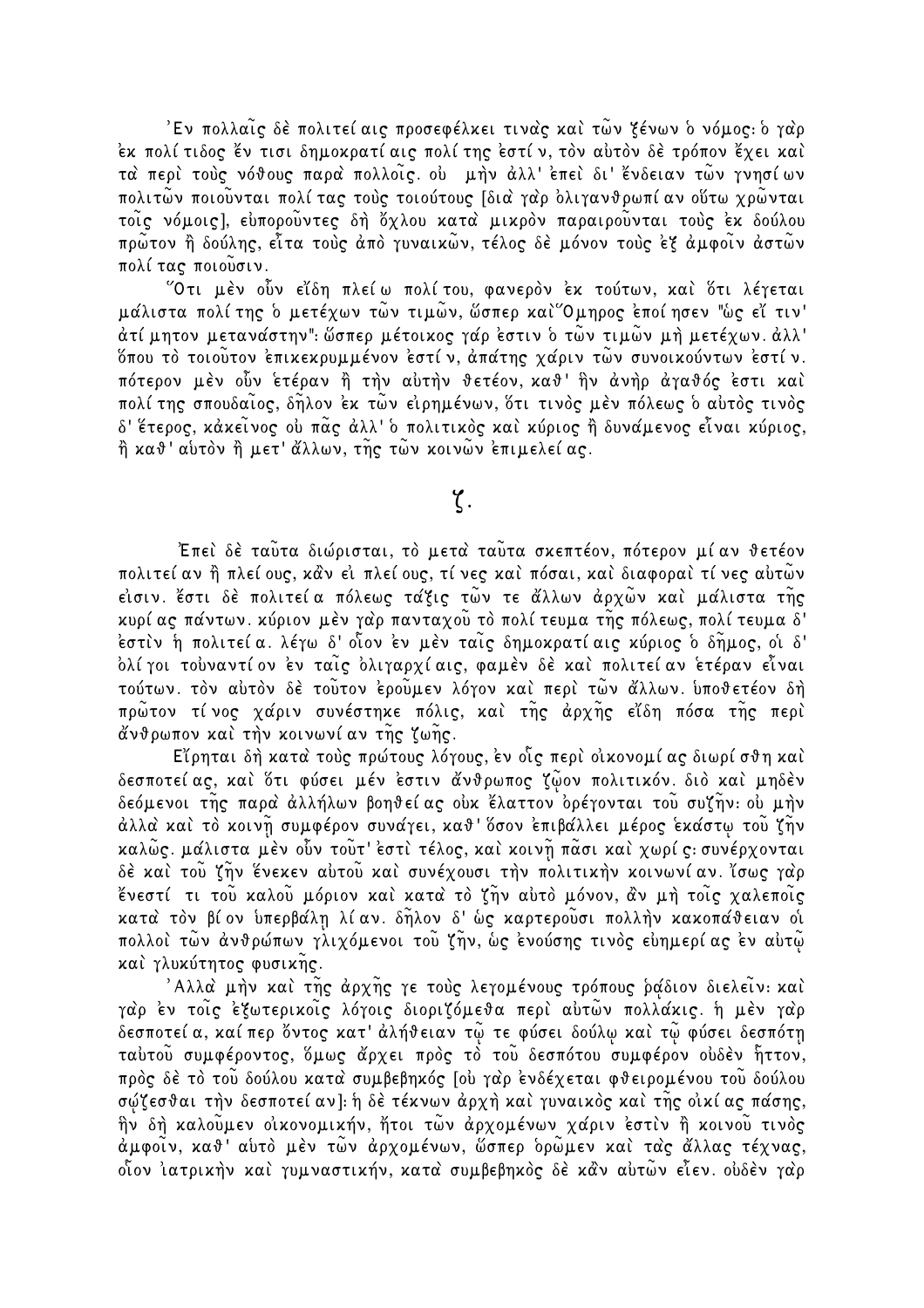κωλύει τον παιδοτρί βην ένα τῶν γυμναζομένων ενί οτ' εἶναι και αὐτόν, ὥσπερ δ κυβερνήτης είς έστιν άει των πλωτήρων: ο μεν ούν παιδοτρίβης ή κυβερνήτης σκοπεί το των αρχομένων αγαθόν, όταν δε τούτων είς γένηται και αυτός, κατα συμβεβηκός μετέχει της ώφελεί ας. δ μέν γαρ πλωτήρ, δ δε των γυμναζομένων είς γίνεται, παιδοτρί βης ών.

Διό και τας πολιτικας άρχας, όταν ή κατ' ισότητα των πολιτων συνεστηκυία και καθ' δμοιότητα, κατα μέρος αξιούσιν άρχειν, πρότερον μέν, ή πέφυκεν, άζιούντες 'εν μέρει λειτουργείν, και σκοπείν τινα πάλιν το αυτού άγαθόν, ώσπερ πρότερον αύτος άρχων εσκόπει το εκείνου συμφέρον: νύν δε δια τας ώφελείας τας άπο των κοινων και τας έκ της αρχης βούλονται συνεχως άρχειν, οίον ει συνέβαινεν υγιαί νειν αει τοις άρχουσι νοσακεροις ούσιν. και γαρ άν ούτως ἴσως ἐδί ωκον τας ἀρχας. φανερον τοί νυν ως ὅσαι μεν πολιτεῖαι το κοινη συμφέρον σκοπούσιν, αύται μέν ορθαί τυγχάνουσιν ούσαι κατα το άπλώς δίκαιον, όσαι δέ το σφέτερον μόνον των αρχόντων, ημαρτημέναι πασαι και παρεκβάσεις των ορθών πολιτειών: δεσποτικαί γάρ, ή δέ πόλις κοινωνία των ε λευθέρων 'εστίν.

η.

Διωρισμένων δέ τούτων 'εχόμενόν 'εστι τα'ς πολιτεί ας 'επισκέψασθαι, πόσαι τον αριθμον και τίνες εισί, και πρώτον τας ορθας αυτών: και γαρ αι παρεκβάσεις έσονται φανεραί τούτων διορισθεισών. επεί δε πολιτεία μέν καί πολίτευμα σημαίνει ταύτόν, πολίτευμα δ'εστι το κύριον των πόλεων, ανάγκη δ' εἶναι κύριον ἢ ἕνα ἢ ὀλίγους ἢ τοὺς πολλούς, ὅταν μὲν ὁ εἶς ἢ οἱ ὀλίγοι ἢ οἱ πολλοί πρός τό κοινόν συμφέρον άρχωσι, ταύτας μέν όρθας άναγκαιον είναι τας πολιτείας, τας δέ πρός το Ίδιον ή του ένος ή των ολίγων ή του πλήθους παρεκβάσεις. ἢ γαρ ου πολίτας φατέον εἶναι τους μη μετέχοντας, ἢ δει κοινωνείν του συμφέροντος.

Καλείν δ' ειώθαμεν τῶν μεν μοναρχιῶν την προς το κοινον αποβλέπουσαν συμφέρον βασιλεί αν, την δε των ολίγων μεν πλειόνων δ' ενος αριστοκρατί αν [ή δια το τούς άρίστους άρχειν, ή δια το πρός το άριστον τη πόλει και τοίς κοινωνούσιν αύτης], όταν δέ το πληθος προς το κοινον πολιτεύηται συμφέρον, καλείται το κοινον όνομα πασών των πολιτειών, πολιτεία. συμβαίνει δ' ευλόγως: ένα μέν γαρ διαφέρειν κατ' άρετην ή ολίγους ενδέχεται, πλεί ους δ' ήδη χαλεπον ήκριβώσθαι πρός πάσαν άρετήν, άλλα μάλιστα την πολεμικήν: αύτη γαρ έν πλήθει γίγνεται: διόπερ κατα ταύτην την πολιτεί αν κυριώτατον το προπολεμούν καί μετέχουσιν αύτης οι κεκτημένοι τα δπλα.

Παρεκβάσεις δέ των ειρημένων τυραννίς μέν βασιλείας, ολιγαρχία δέ άριστοκρατίας, δημοκρατία δέ πολιτείας. ή μέν γαρ τυραννίς έστι μοναρχία πρός το συμφέρον το του μοναρχούντος, ή δ' όλιγαρχία πρός το τών ευπόρων, ή δέ δημοκρατία πρὸς τὸ συμφέρον τὸ τῶν ἀπόρων: πρὸς δὲ τὸ τῷ κοινῷ λυσιτελοῦν ούδεμία αυτών.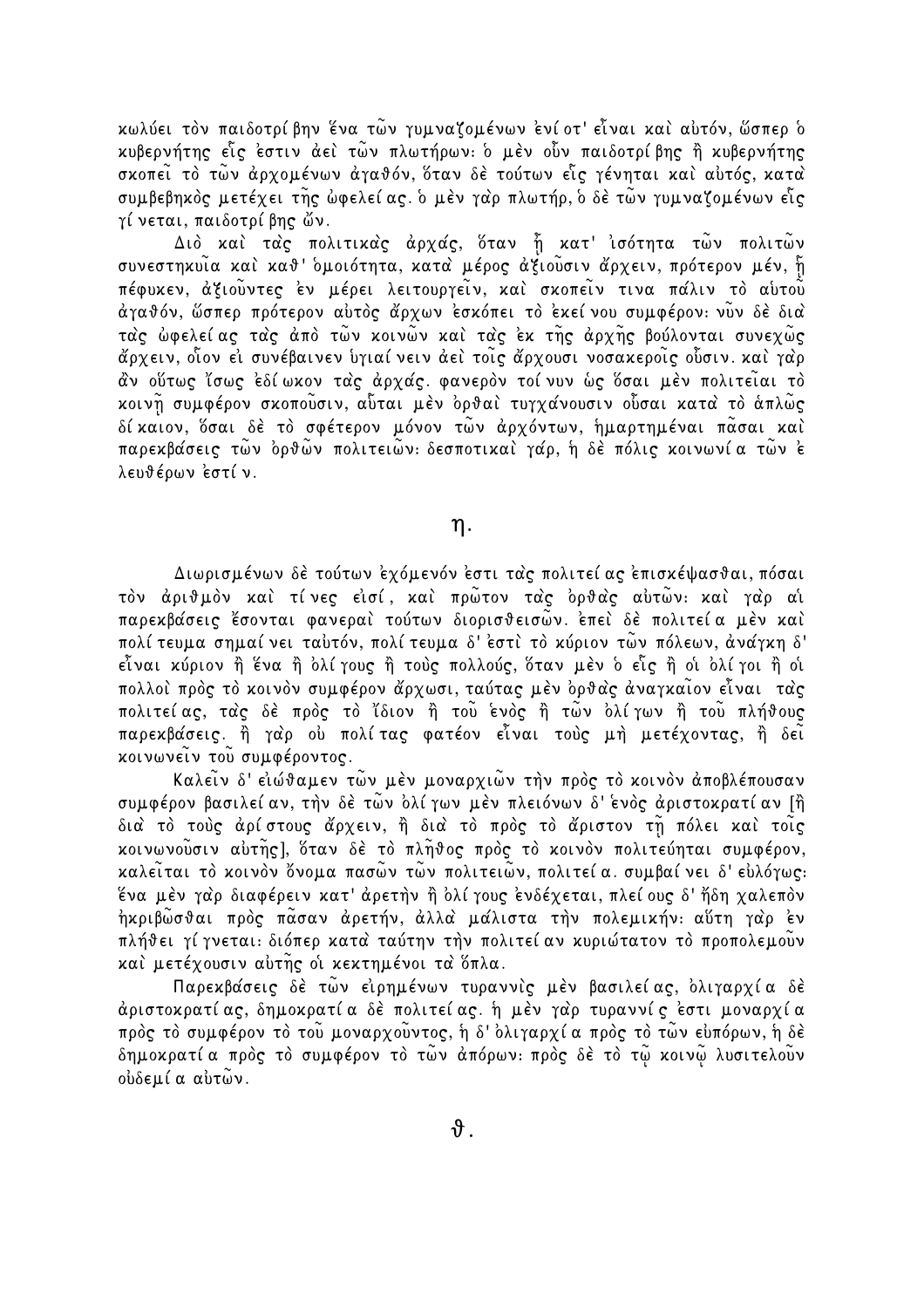Δεῖ δὲ μικρῶ δια μακροτέρων εἰπεῖν τίς ἑκαστη τούτων τῶν πολιτειῶν ἐ στιν: και γαρ έγει τινας άπορίας, τω δε περι εκάστην μέθοδον φιλοσοφούντι και μή μόνον αποβλέποντι πρός το πραττειν οικειόν εστι το μή παροραν μηδέ τι καταλεί πειν, άλλα δηλούν την περί έκαστον άλήθειαν. έστι δέ τυραννίς μέν μοναρχία, καθάπερ εἴρηται, δεσποτική της πολιτικης κοινωνίας, ολιγαρχία δ' δταν ὦσι κύριοι της πολιτεί ας οί τας ούσί ας έχοντες, δημοκρατί α δέ τούναντί ον δταν οί μή κεκτημένοι πληθος ούσίας άλλ' άποροι πρώτη δ' άπορία πρός τον διορισμόν έστιν. εί γαρ είεν οι πλείους, όντες εύποροι, κύριοι της πόλεως, δημοκρατία δ' εστιν όταν ή κύριον το πληθος - όμοίως δε πάλιν κάν εί που συμβαίνει τούς άπόρους ελάττους μέν εἶναι των ευπόρων, κρείττους δ' ὄντας κυρίους είναι της πολιτείας, όπου δ' όλίγον κύριον πληθος, όλιγαρχίαν είναί φασιν - ούκ άν καλώς δόξειεν διωρίσθαι περί των πολιτειών άλλα μήν κάν τις συνθείς τη μέν εύπορία την ολιγότητα τη δ' άπορία το πληθος ούτω προσαγορεύη τας πολιτείας, ολιγαρχίαν μεν εν ή τας άρχας έχουσιν οι εύποροι, ολίγοι το πληθος ὄντες, δημοκρατίαν δε εν ή οι άποροι, πολλοι το πληθος ὄντες, άλλην άπορί αν έγει.

Τίνας γαρ ερούμεν τας άρτι λεχθείσας πολιτείας, την εν ή πλείους οί εΰποροι καὶ 'εν ἡ 'ελάττους οί άποροι, κύριοι δ' εκάτεροι τῶν πολιτειῶν, εἴπερ μηδεμία άλλη πολιτεία παρα τας ειρημένας έστιν; έοικε τοί νυν ο λόγος ποιείν δηλον ότι το μέν ολίγους ή πολλούς είναι κυρίους συμβεβηκός εστιν, το μέν ταις όλιγαρχί αις τό δέ ταις δημοκρατί αις, δια τό τούς μέν εύπόρους όλίγους, πολλούς δ' είναι τούς άπόρους πανταχού: διό καί ού συμβαίνει τας ρηθείσας αιτίας γίνεσθαι διαφοράς, ὧ δε διαφέρουσιν ή τε δημοκρατία και η ολιγαρχία αλλήλων πενία και πλούτός έστιν, και άναγκαίον μέν, όπου άν άρχωσι δια πλούτον, άν τ'ε λάττους άν τε πλεί ους, εἶναι ταύτην ολιγαρχίαν, δπου δ' οι άποροι, δημοκρατίαν, άλλα συμβαίνει, καθάπερ είπομεν, τούς μέν ολίγους είναι τούς δέ πολλούς. εύπορούσι μέν γαρ όλίγοι, της δέ έλευθερίας μετέχουσι πάντες: δι' ας αιτίας άμφισβητούσιν άμφότεροι της πολιτεί ας.

 $\iota$ .

Ληπτέον δε πρώτον τίνας δρους λέγουσι της ολιγαρχίας και δημοκρατίας, και τί το δίκαιον τό τε ολιγαρχικόν και δημοκρατικόν. πάντες γαρ άπτονται δικαί ου τινός, άλλα μέχρι τινός προέρχονται, και λέγουσιν ου παν το κυρίως δί καιον. οίον δοκεί Ίσον το δί καιον είναι, και έστιν, άλλ' ου πασιν άλλα τοις ζσοις: καὶ τὸ ἄνισον δοκεῖ δί καιον εἶναι, καὶ γαρ ἔστιν, ἀλλ' οὐ πᾶσιν ἀλλα τοῖς άνίσοις: οί δέ τοῦτ' ἀφαιροῦσι, τὸ οἷς, καὶ κρίνουσι κακὦς. τὸ δ' αἴτιον ὅτι περὶ αυτών η κρίσις: σχεδόν δ' οί πλεΐστοι φαΰλοι κριταί περί τὦν οίκεί ων.

<sup>ν</sup>Ωστ' ἐπεὶ τὸ δίχαιον τισίν, χαὶ διήρηται τὸν αὐτὸν τρόπον ἐπί τε τῶν πραγμάτων και οίς, καθάπερ είρηται πρότερον εν τοις Ήθικοις, την μεν του πράγματος ισότητα δμολογούσι, την δε οίς αμφισβητούσι, μάλιστα μεν δια το λεχθέν άρτι, διότι κρί νουσι τα περί αύτους κακώς, έπειτα δε και δια το λέγειν μέγρι τινός έκατέρους δίκαιόν τι νομί ζουσι δίκαιον λέγειν άπλως, οί μέν γαρ άν κατά τι άνισοι ὦσιν, οἷον χρήμασιν, δλως οἴονται άνισοι εἶναι, οἱ δ' ἀν κατά τι ἴσοι, οἷον ἐλευθερία, ὅλως ἴσοι. τὸ δὲ κυριώτατον οὐ λέγουσιν. εἰ μὲν γαρ τῶν κτημάτων χάριν εκοινώνησαν και συνηλθον, τοσούτον μετέχουσι της πόλεως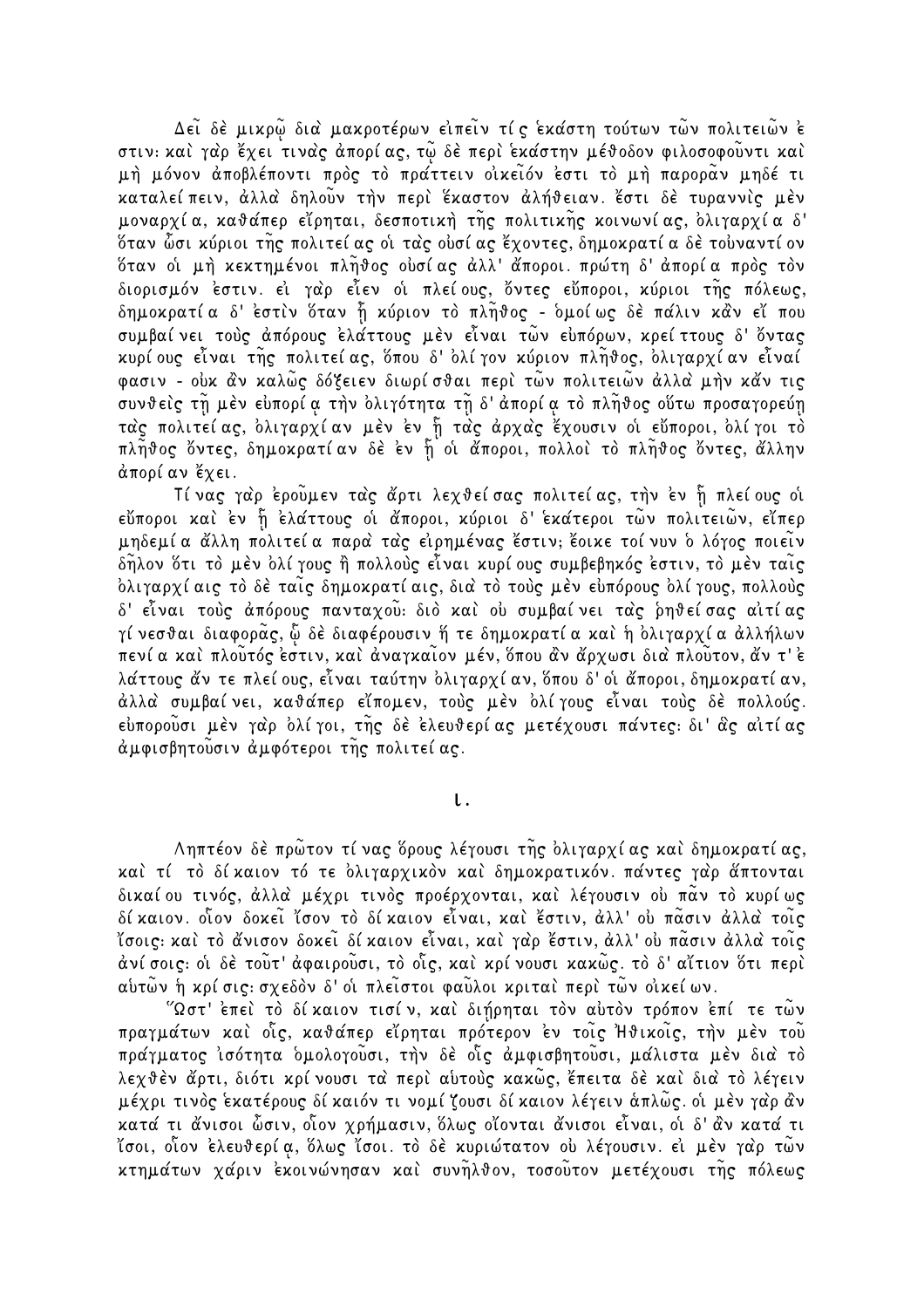δσον περ και της κτήσεως, ώσθ' ο των ολιγαρχικων λόγος δόξειεν αν ισχύειν, ου γαρ εἶναι δί καιον ἴσον μετέχειν τῶν ἑκατὸν μνῶν τὸν εἰσενέγκαντα μί αν μνᾶν τῷ δόντι τὸ λοιπὸν πᾶν, οὔτε τῶν ἐξ ἀρχῆς οὔτε τῶν ἐπιγινομένων.

Ε'ι δε μήτε του ζην μόνον ένεκεν άλλα μαλλον του εύ ζην [και γαρ άν δούλων καὶ τῶν ἄλλων ζώων ἦν πόλις: νῦν δ' οὐκ ἔστι, δια τὸ μὴ μετέχειν εύδαιμονίας μηδέ του ζην κατα προαίρεσιν], μήτε συμμαχίας ένεκεν, όπως υπό μηδενός άδικώνται, μήτε δια τας άλλαγας και την χρήσιν την πρός άλλήλους καί γαρ άν Τυρρηνοί και Καρχηδόνιοι, και πάντες οις έστι σύμβολα πρός άλλήλους, ώς μιας άν πολιται πόλεως ἦσαν: είσι γουν αυτοις συνθηκαι περι των εισαγωγί μων καὶ σύμβολα περὶ τοῦ μὴ ἀδικεἶν καὶ γραφαὶ περὶ συμμαγίας, ἀλλ' ούτ' άρχαι πασιν επι τούτοις κοιναι καθεστασιν, άλλ' έτεραι παρ' εκατέροις, ούτε του ποίους τινας είναι δει φροντίζουσιν άτεροι τους ετέρους, ουδ' όπως μηδείς άδικος έσται τῶν ὑπὸ τας συνθήκας μηδέ μοχθηρί αν έξει μηδεμί αν, άλλα μόνον δπως μηδέν άδικήσουσιν άλλήλους.

Περί δ' άρετης και κακίας πολιτικής διασκοπούσιν δσοι φροντίζουσιν εύνομίας. η και φανερον ότι δει περι αρετης επιμελες είναι τη γ' ώς αληθώς δνομαζομένη πόλει, μή λόγου χαριν. γίγνεται γαρ ή κοινωνία συμμαχία τῶν άλλων τόπω διαφέρουσα μόνον, τῶν ἄπωθεν συμμαχιῶν, καὶ ὁ νόμος συνθήκη καί, καθάπερ έφη Λυκόφρων δ σοφιστής, εγγυητής άλλήλοις τῶν δικαί ων, άλλ' οὐχ οίος ποιείν άγαθούς και δικαί ους τούς πολίτας. ότι δε τούτον έχει τον τρόπον, φανερόν. εί γάρ τις και συναγάγοι τους τόπους είς έν, ώστε άπτεσθαι την Μεγαρέων πόλιν και Κορινθίων τοις τείχεσιν, όμως ού μία πόλις: ούδ' εί προς άλλήλους ἐπιγαμίας ποιήσαιντο: καίτοι τοῦτο τῶν ἰδίων ταῖς πόλεσι<br>κοινωνημάτων ἐστίν.δμοίως δ'οὐδ' εἴ τινες οἰκοῖεν χωρὶς μέν, μὴ μέντοι τοσούτον άπωθεν ώστε μή κοινωνείν, άλλ' εἴησαν αὐτοις νόμοι του μή σφας αύτους άδικείν περί τας μεταδόσεις, οίον εί ο μέν είη τέκτων ο δε γεωργος ο δε σκυτοτόμος δ δ' άλλο τι τοιούτον, και το πλήθος είεν μύριοι, μη μέντοι κοινωνοίεν άλλου μηδενός ή των τοιούτων, οΐον άλλαγης και συμμαχίας, ούδ' ούτω πω πόλις. δια τίνα δή ποτ' αιτίαν; ου γαρ δη δια το μη σύνεγγυς της κοινωνίας. ει γαρ και συνέλθοιεν ούτω κοινωνούντες [έκαστος μέντοι χρώτο τη ίδία σικία ὥσπερ πόλει] καὶ σφίσιν αὐτοἶς ὡς ἐπιμαχίας οὔσης βοηθοῦντες ἐπὶ τούς άδικούντας μόνον, ούδ' ούτως άν είναι δόξειεν πόλις τοις άκριβώς θεωρούσιν, είπερ δμοί ως δμιλοΐεν συνελθόντες και χωρίς. φανερον τοί νυν δτι ή πόλις ούκ έστι κοινωνία τόπου, και του μη άδικειν σφας αύτους και της μεταδόσεως χάριν.

<sup>'</sup>Αλλα ταῦτα μὲν ἀναγκαῖον ὑπάρχειν, εἴπερ ἔσται πόλις, οὐ μὴν οὐδ' ύπαρχόντων τούτων άπάντων ἤδη πόλις, ἀλλ' ἡ τοῦ εὖ ζῆν κοινωνία καὶ ταις οικίαις και τοις γένεσι, ζωής τελείας χάριν και αυτάρκους ουκ έσται μέντοι τούτο μή τον αύτον και ένα κατοικούντων τόπον και χρωμένων επιγαμίαις. διο κηδείαί τ' έγένοντο κατα τας πόλεις και φρατρίαι και θυσίαι και διαγωγαι του συζην. το δε τοιούτον φιλί ας έργον: ή γαρ του συζην προαί ρεσις φιλί α. τέλος μεν οὖν πόλεως τὸ εὖ ζῆν, ταῦτα δὲ τοῦ τέλους χαριν. πόλις δὲ ἡ γενῶν καὶ κωμῶν κοινωνία ζωής τελείας και αυτάρκους τούτο δ' έστίν, ως φαμέν, το ζήν εύδαιμόνως και καλώς. τών καλών άρα πράξεων χάριν θετέον είναι την πολιτικήν κοινωνίαν άλλ' ού του συζην. διόπερ δσοι συμβάλλονται πλειστον είς τήν τοιαύτην κοινωνίαν, τούτοις της πόλεως μέτεστι πλείον ή τοις κατα μέν ε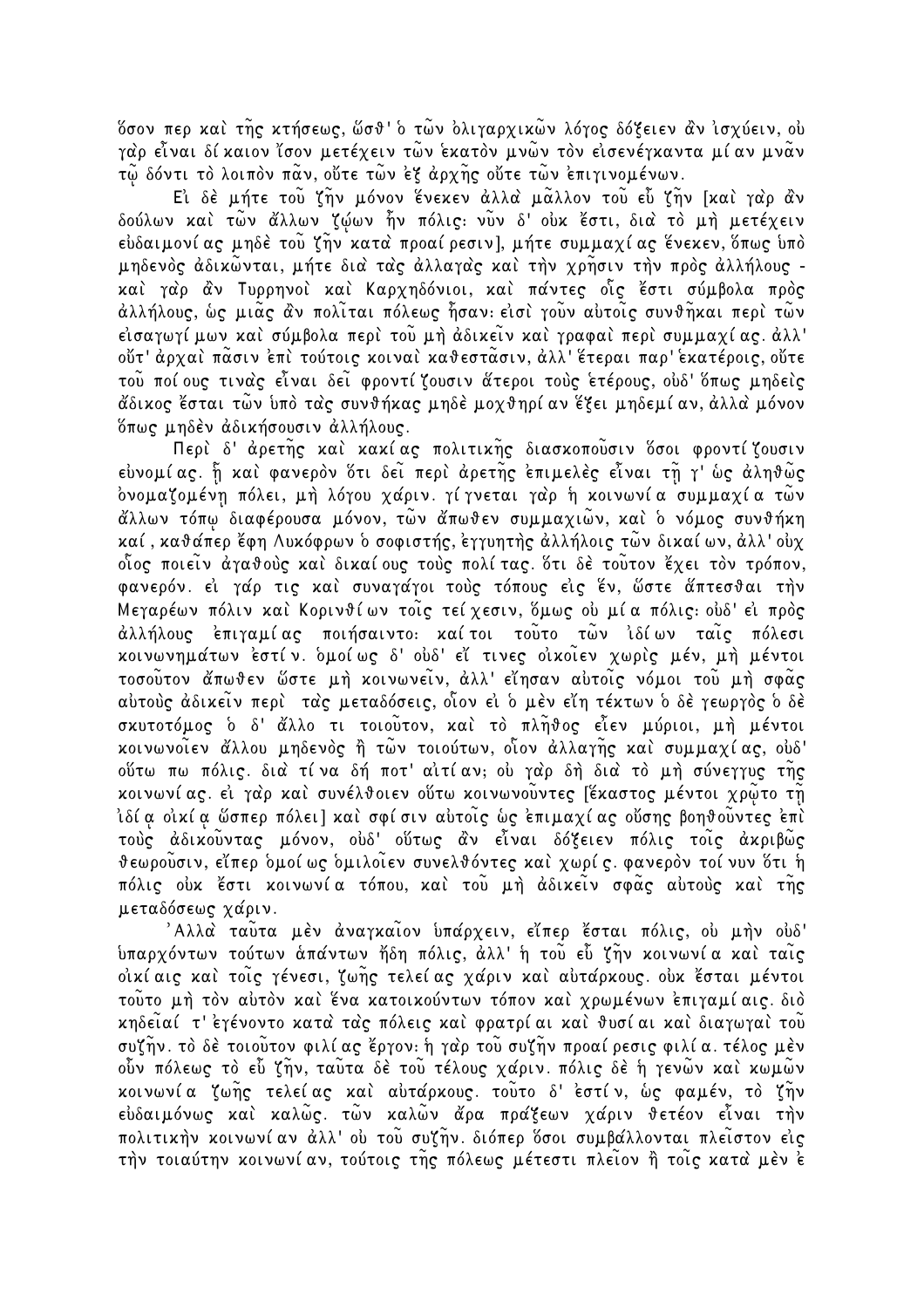λευθερίαν και γένος Ίσοις ή μεί ζοσι κατα δε την πολιτικην άρετην ανίσοις, ή τοις κατα πλούτον υπερέχουσι κατ' άρετην δ' υπερεχομένοις. Ότι μεν ούν πάντες οί περι των πολιτειων άμφισβητούντες μέρος τι του δικαί ου λέγουσι, φανερον εκ τῶν είρημένων.

#### $\chi$ .

"Έχει δ' άπορί αν τί δεῖ τὸ κύριον εἶναι τῆς πόλεως. ἢ γάρ τοι τὸ πλῆθος, ἢ τούς πλουσί ους, ή τούς επιεικείς, ή τον βέλτιστον ένα πάντων, ή τύραννον. άλλα ταύτα πάντα έχειν φαίνεται δυσκολίαν. τί γάρ; ἂν οί πένητες δια το πλείους εἶναι διανέμωνται τα τῶν πλουσί ων, τοῦτ' οὐκ ἄδικόν 'εστιν; "'έδοξε γαρ νη Δία τῶ κυρίω δικαίως." την οὖν άδικίαν τί χρη λέγειν την εσχάτην; πάλιν τε πάντων ληφθέντων, οί πλεί ους τα τῶν 'ελαττόνων ἀν διανέμωνται, φανερὸν ὅτι φθεί ρουσι τήν πόλιν. άλλα μήν ούχ ή γ' άρετή φθεί ρει το έχον αύτήν, ούδε το δίκαιον πόλεως φθαρτικόν: ὥστε δηλον ὅτι και τον νόμον τούτον ουχ οιόν τ' εἶναι δίκαιον. έτι και τας πράξεις δσας ο τύραννος έπραξεν αναγκαιον είναι πάσας δικαίας: βιάζεται γαρ ὢν κρείττων, ὥσπερ και το πληθος τους πλουσίους. άλλ' άρα τούς ελάττους δίκαιον άρχειν και τούς πλουσίους; άν ούν κάκεινοι ταυτα ποιώσι καὶ διαρπάζωσι καὶ τὰ κτήματα ἀφαιρώνται τοῦ πλήθους, τοῦτ' ἐστὶ δί καιον: και θάτερον άρα, ταύτα μεν τοί νυν ότι πάντα φαύλα και ου δί καια, φανερόν: άλλα τούς επιεικείς άρχειν δεί και κυρίους είναι πάντων; ουκούν άνάγκη τούς άλλους άτίμους είναι πάντας, μή τιμωμένους ταις πολιτικαις άρχαις: τιμας γαρ λέγομεν είναι τας άρχας, άρχόντων δ' αίει των αυτων άναγκαίον είναι τούς άλλους άτίμους. άλλ' ένα τον σπουδαιότατον άρχειν βέλτιον; άλλ' έτι τούτο ολιγαρχικώτερον: οί γαρ άτιμοι πλεί ους. άλλ' ίσως φαί η τις άν τὸ κύριον ὅλως ἄνθρωπον εἶναι ἀλλα μὴ νόμον φαῦλον, ἔχοντά γε τα συμβαίνοντα πάθη περὶ τὴν ψυχήν. ἀν οὖν ἦ νόμος μεν ολιγαρχικος δε ἢ δημοκρατικός, τί διοίσει περί των ήπορημένων; συμβήσεται γαρ δμοίως τα λεχθέντα πρότερον.

## $\lambda$ .

Περὶ μὲν οὖν τῶν ἄλλων ἔστω τις ἕτερος λόγος: ὅτι δὲ δεἶ κύριον εἶναι μαλλον τὸ πλῆθος ἢ τοὺς ἀρί στους μὲν ὀλί γους δέ, δόξειεν ἀν λέγεσθαι καί τιν' έχειν άπορίαν τάχα δὲ κἂν ἀλήθειαν. τοὺς γὰρ πολλούς, ὧν ἕκαστός ἐστιν οὐ σπουδαίος άνήρ, δμως ενδέχεται συνελθόντας είναι βελτίους εκείνων, ούχ ώς έκαστον άλλ' ως σύμπαντας, οίον τα συμφορητα δείπνα των έκ μιας δαπάνης γορηγηθέντων: πολλών γαρ ὄντων ἕκαστον μόριον ἔγειν ἀρετῆς καὶ φρονήσεως, καὶ γίνεσθαι συνελθόντων, ὥσπερ ἕνα ἄνθρωπον τὸ πληνος, πολύποδα καὶ πολύχειρα και πολλας έχοντ' αισθήσεις, ούτω και περι τα ήθη και την διάνοιαν.

Διὸ καὶ κρί νουσιν ἄμεινον οἱ πολλοὶ καὶ τὰ τῆς μουσικῆς ἔργα καὶ τὰ τῶν ποιητών: άλλοι γαρ άλλο τι μόριον, πάντα δέ πάντες. άλλα τούτω διαφέρουσιν οί σπουδαίοι τῶν ἀνδρῶν ἑκάστου τῶν πολλῶν, ὥσπερ καὶ τῶν μὴ καλῶν τοὺς καλούς φασι, καὶ τὰ γεγραμμένα διὰ τέχνης τὦν αληθινὦν, τὦ συνῆχθαι τὰ διεσπαρμένα γωρίς είς έν, επεί κεγωρισμένων γε κάλλιον έγειν τοῦ γεγραμμένου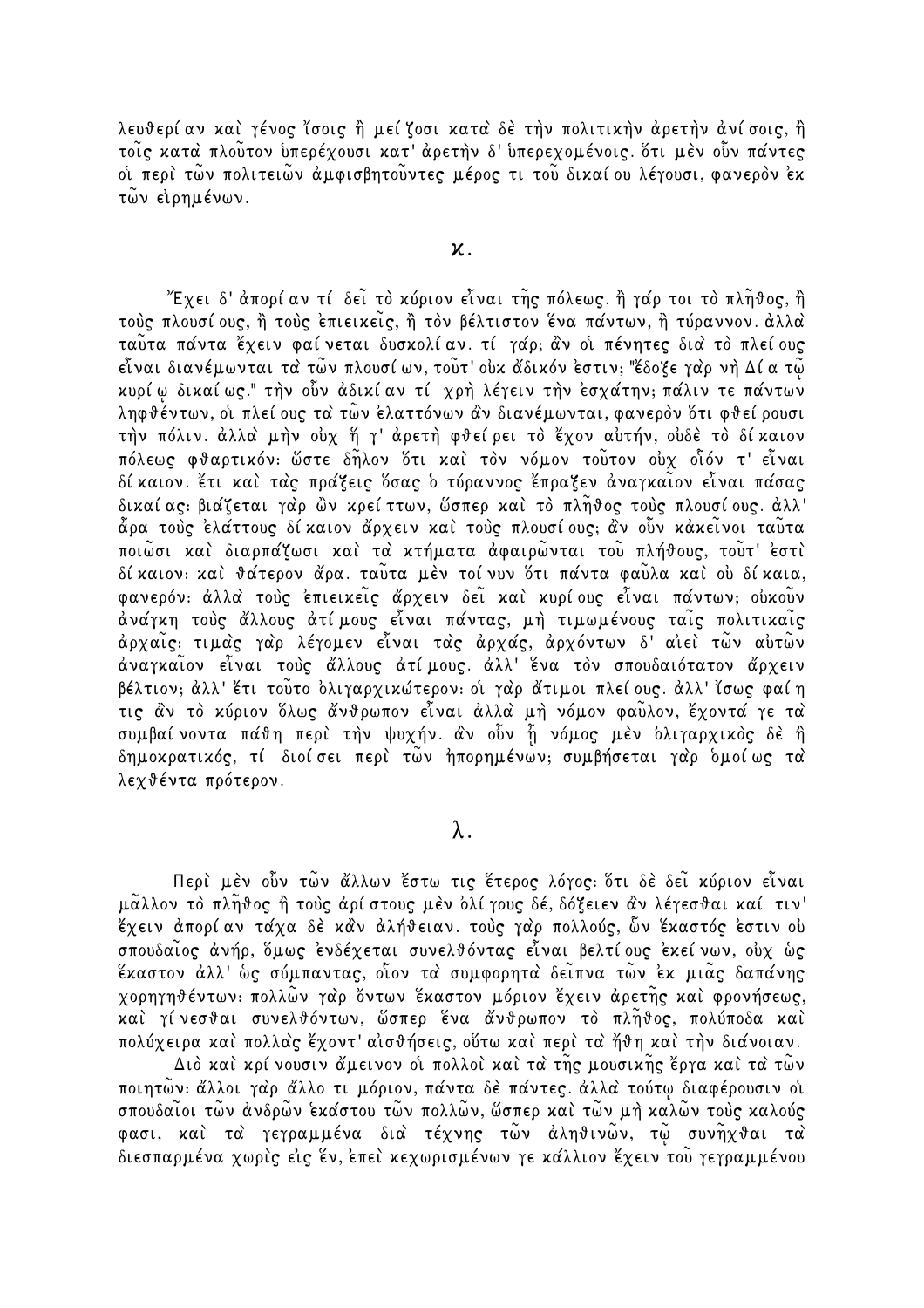τουδί μέν τον οφθαλμον ετέρου δέ τινος έτερον μόριον. εί μέν ούν περί πάντα δημον καὶ περὶ πᾶν πλῆθος ἐνδέχεται ταύτην εἶναι τὴν διαφοραν τῶν πολλῶν πρός τούς όλίγους σπουδαίους, άδηλον, ίσως δέ νή Δία δηλον ότι περί ένίων άδύνατον [δ γαρ αύτος κάν επι τῶν θηρί ων άρμόσειε λόγος: καί τοι τί διαφέρουσιν ένιοι τῶν θηρίων ως ἔπος ειπεἶν; : ἀλλα περι τι πλῆθος οὐδεν εἶναι κωλύει το λεχθέν άληθές.

Διὸ καὶ τὴν πρότερον εἰρημένην ἀπορίαν λύσειεν ἄν τις δια τούτων καὶ την εγομένην αυτής, τί νων δεί κυρί ους είναι τους ελευθέρους και το πλήθος τών πολιτῶν. τοιοῦτοι δ' εἰσὶν ὅσοι μήτε πλούσιοι μήτε ἀξί ωμα ἔχουσιν ἀρετῆς μηδὲ έν, το μέν γαρ μετέγειν αύτους των αργών των μεγίστων ουκ ασφαλές [δια τε γαρ άδικί αν και δι' άφροσύνην τα μεν άδικείν ανάγκη τα δ' άμαρτάνειν αυτούς]: τὸ δε μή μεταδιδόναι μηδε μετέχειν φοβερόν [ὅταν γαρ ἄτιμοι πολλοί και πένητες υπάρχωσι, πολεμί ων άναγκαΐον εἶναι πλήρη την πόλιν ταύτην]. λεί πεται δή του βουλεύεσθαι καὶ κρίνειν μετέχειν αὐτούς. διόπερ καὶ Σόλων καὶ των άλλων τινές νομοθετῶν τάττουσιν ἐπί τε τας ἀρχαιρεσίας καὶ τας εὐθύνας τῶν άρχόντων, άρχειν δέ κατα μόνας ούκ εώσιν. πάντες μέν γαρ έχουσι συνελθόντες ίκανήν αἴσθησιν, καὶ μιγνύμενοι τοἶς βελτί οσι τας πόλεις ὦφελοῦσιν, καθάπερ ἡ μή καθαρα τροφή μετα της καθαράς την πάσαν ποιεί χρησιμωτέραν της ολίγης: γωρίς δ' έκαστος άτελής περί το κρίνειν έστίν.

"Έχει δ' ἡ τάξις αὕτη τῆς πολιτεί ας ἀπορί αν πρώτην μὲν ὅτι δόξειεν ἀν τοῦ αύτου είναι το κρίναι τίς ορθως ιάτρευκεν, ούπερ και το ιατρευσαι και ποιήσαι υγιά τον κάμνοντα της νόσου της παρούσης: ούτος δ' έστιν ο ιατρός. ομοί ως δέ τούτο και περι τας άλλας εμπειρίας και τέχνας. ώσπερ ούν ιατρον δει διδόναι τας εύθύνας εν ιατροίς, ούτω και τους άλλους εν τοις δμοίοις ιατρος δ' δ τε δημιουργας και ο αρχιτεκτονικός και τρίτος ο πεπαιδευμένος περι την τέχνην [είσι γάρ τινες τοιούτοι και περι πάσας ως ειπείν τας τέχνας] άποδί δομεν δε το κρίνειν ούδεν ήττον τοις πεπαιδευμένοις ή τοις ειδόσιν. έπειτα και περι την αίρεσιν τον αύτον άν δόξειεν έχειν τρόπον. και γαρ το ελέσθαι ορθώς των ειδότων ἔργον ἐστίν, οἷον γεωμέτρην τε τῶν γεωμετρικῶν καὶ κυβερνήτην τῶν κυβερνητικών. εί γαρ και περι ενίων έργων και τεχνών μετέχουσι και των ἰδιωτῶν τινες, ἀλλ' οὔ τι τῶν εἰδότων γε μᾶλλον. ὥστε κατὰ μὲν τοῦτον τὸν λόγον ούκ άν είη το πληθος ποιητέον κύριον ούτε των άρχαιρεσιων ούτε των  $\epsilon \dot{\nu} \vartheta \nu \nu \tilde{\omega} \nu$ .

'Αλλ' ἴσως οὐ πάντα ταῦτα λέγεται καλῶς διά τε τὸν πάλαι λόγον, ἂν ἦ τὸ πληθος μη λίαν ανδραποδώδες [έσται γαρ έκαστος μέν χείρων κριτης τών ειδότων, άπαντες δε συνελθόντες ή βελτίους ή ού χείρους], και ότι περι ενίων οὔτε μόνον ὁ ποιήσας οὔτ' ἄριστ' ἀν κρί νειεν, ὅσων τἆργα γινώσκουσι καὶ οἱ μὴ έχοντες την τέχνην, οἷον οἰκί αν οὐ μόνον 'εστὶ γνῶναι τοῦ ποιήσαντος, ἀλλα καὶ βέλτιον ο χρώμενος αύτη κρινεί [χρηται δ' ο οικονόμος], και πηδάλιον κυβερνήτης τέκτονος, και θοίνην ο δαιτυμων άλλ' ούχ ο μάγειρος ταύτην μεν οὖν την άπορί αν τάχα δόξειέ τις ἂν οὕτω λύειν ίκανως.

"Αλλη δ' ἐστὶν ἐχομένη ταύτης. δοκεἶ γαρ ἄτοπον εἶναι τὸ μειζόνων εἶναι κυρίους τούς φαύλους τῶν ἐπιεικῶν, αί δ' εὔθυναι καὶ αί τῶν ἀρχῶν αίρέσεις είσι μέγιστον: άς εν ενί αις πολιτεί αις, ώσπερ είρηται, τοις δήμοις άποδιδόασιν: η γαρ εκκλησία κυρία πάντων των τοιούτων εστίν. καίτοι της μεν εκκλησίας μετέχουσι καὶ βουλεύουσι καὶ δικάζουσιν ἀπὸ μικρῶν τιμημάτων καὶ τῆς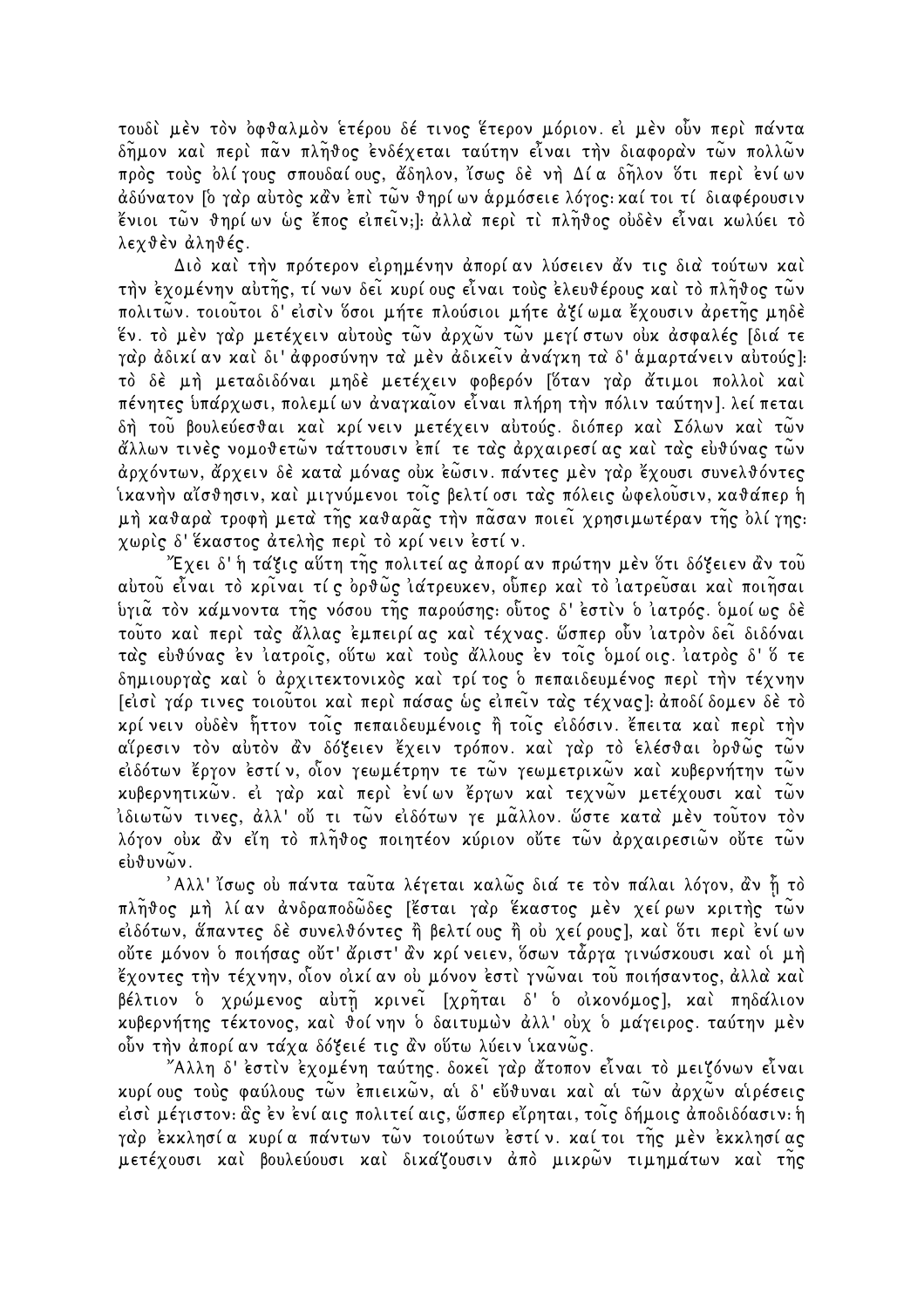τυχούσης ηλικίας, ταμιεύουσι δέ και στρατηγούσι και τας μεγίστας άρχας άρχουσιν άπό μεγάλων. δμοί ως δή τις άν λύσειε και ταύτην την άπορί αν. Ίσως γαρ έχει και ταύτ όρθως. ού γαρ ο δικαστής ούδ ο βουλευτής ούδ ο εκκλησιαστής άρχων 'εστίν, άλλα τὸ δικαστήριον καὶ ἡ βουλὴ καὶ ὁ δῆμος: τῶν δὲ ϸηθέντων έκαστος μόριόν έστι τούτων [λέγω δε μόριον τον βουλευτήν και τον εκκλησιαστήν και τον δικαστήν]: ώστε δικαί ως κύριον μειζόνων το πληθος: εκ γαρ πολλών δ δήμος και η βουλη και το δικαστήριον. και το τίμημα δε πλείον το πάντων τούτων ή το τών καθ' ένα και κατ' ολί γους μεγάλας άρχας άρχόντων. ταύτα μεν ούν διωρί σθω τουτον τον τρόπον.

Ή δέ πρώτη λεγθείσα άπορία ποιεί φανερόν ούδέν ούτως έτερον ώς ότι δεί τούς νόμους είναι κυρίους κειμένους ορθώς, τον άρχοντα δέ, άν τε είς άν τε πλεί ους ὦσι, περὶ τούτων εἶναι κυρί ους περὶ ὅσων ἐξαδυνατοῦσιν οἱ νόμοι λέγειν άκριβώς δια το μη ράδιον είναι καθόλου διορίσαι περι πάντων. όποί ους μέντοι τινας είναι δει τους όρθως κειμένους νόμους, ουδέν πω δηλον, άλλ' έτι μένει το πάλαι διαπορηθέν. άμα γαρ και δμοί ως ταις πολιτεί αις ανάγκη και τους νόμους φαύλους ή σπουδαί ους είναι, και δικαί ους ή άδί κους. πλην τουτό γε φανερόν, ότι δει πρός την πολιτεί αν κεισθαι τούς νόμους. άλλα μην ει τουτο, δηλον ότι τούς μέν κατα τας ορθας πολιτείας αναγκαίον είναι δικαίους τούς δέ κατα τας παρεκβεβηκυίας ού δικαίους.

μ.

Έπει δ' έν πάσαις μέν ταις επιστήμαις και τέχναις άγαθον το τέλος, μέγιστον δέ και μάλιστα έν τη κυριωτάτη πασών, αύτη δ' έστιν ή πολιτική δύναμις, έστι δε πολιτικόν άγαθον το δίκαιον, τούτο δ' έστι το κοινη συμφέρον, δοκεί δε πάσιν Ίσον τι το δίκαιον είναι, και μέχρι γέ τινος ομολογούσι τοις κατα φιλοσοφίαν λόγοις, εν οΐς διώρισται περί τῶν ἠθικῶν [τὶ γαρ καὶ τισὶ τὸ δί καιον, και δείν τοις Ίσοις Ίσον είναι φασιν], ποί ων δη ισότης εστι και ποί ων άνισότης, δεί μή λανθάνειν. έχει γαρ τούτ' άπορί αν και φιλοσοφί αν πολιτικήν.

<sup>γ</sup>Ίσως γαρ ἂν φαίη τις κατα παντὸς ὑπεροχὴν ἀγαθοῦ δεῖν ἀνίσως νενεμήσθαι τας άρχας, ει παντα τα λοιπα μηδέν διαφέροιεν άλλ' δμοιοι τυγχάνοιεν όντες: τοις γαρ διαφέρουσιν έτερον είναι το δίκαιον και το κατ' άζίαν. άλλα μήν εί τούτ' άληθές, έσται και κατα χρώμα και κατα μέγεθος και καθ' ότιούν τῶν ἀγαθῶν πλεονεζί α τις τῶν πολιτικῶν δικαί ων τοἶς ὑπερέχουσιν. ή τοῦτο ἐπιπόλαιον τὸ ψεῦδος; φανερὸν δ' ἐπὶ τῶν ἄλλων ἐπιστημῶν καὶ δυνάμεων: τῶν γαρ δμοί ων αύλητῶν την τέχνην οὐ δοτέον πλεονεξί αν τῶν αὐλῶν τοις εύγενεστέροις [ούδεν γαρ αυλήσουσι βέλτιον], δει δε τω κατα το έργον υπερέχοντι διδόναι και των οργάνων την υπεροχήν. ει δε μήπω δηλον το λεγόμενον, έτι μαλλον αύτο προαγαγούσιν έσται φανερόν. εί γαρ είη τις υπερέχων μέν κατα την αύλητικήν, πολύ δ' ελλεί πων κατ' ευγένειαν ή κάλλος, ει και μείζον έκαστον εκείνων άγαθόν εστι της αυλητικης [λέγω δε τήν τ' εύγένειαν και το κάλλος), και κατα την αναλογίαν υπερέχουσι πλέον της αύλητικής ή έκεινος κατα την αύλητικήν, όμως τούτω δοτέον τούς διαφέροντας τῶν αὐλῶν. δεἶ γαρ εἰς τὸ ἔργον συμβάλλεσθαι τὴν ὑπεροχὴν καὶ τοῦ πλούτου καὶ της εύγενεί ας, συμβαλλονται δ' ουδέν.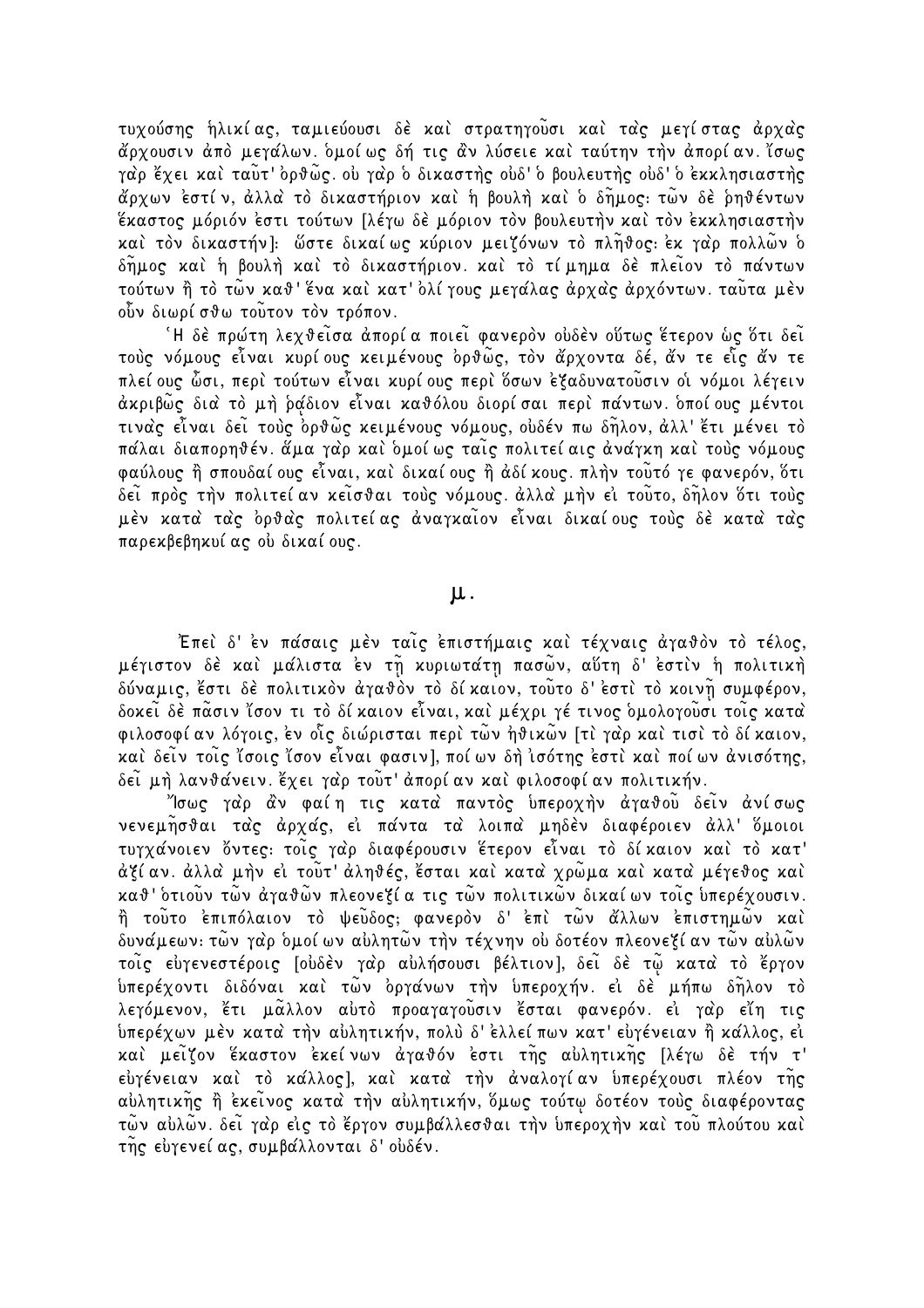"Έτι κατά γε τοῦτον τὸν λόγον πᾶν ἀγαθὸν πρὸς πᾶν ἂν εἴη συμβλητόν. εἰ γαρ ενάμιλλον το τι μέγεθος, και δλως άν το μέγεθος ενάμιλλον είη και προς πλούτον και προς ελευθερίαν: ώστ' ει πλείον δδι διαφέρει κατα μέγεθος ή δδι κατ' άρετήν, εί και πλείον υπερέχει δλως άρετη μεγέθους, είη άν συμβλητα πάντα. τοσόνδε γαρ μέγεθος εί κρείττον τοσούδε, τοσόνδε δηλον ως Ίσον.

'Επεὶ δὲ τοῦτ' ἀδύνατον, δῆλον ὡς καὶ ἐπὶ τῶν πολιτικῶν εὐλόγως οὐ κατὰ πᾶσαν ἀνισότητ' ἀμφισβητοῦσι τῶν ἀρχῶν, εἰ γαρ οἱ μὲν βραδεἶς οἱ δὲ ταχεἶς, ούδεν δια τούτο δεί τους μεν πλείον τους δ' έλαττον έχειν, άλλ' εν τοίς γυμνικοίς άγὧσιν ή τούτων διαφορα λαμβάνει την τιμήν: άλλ' έξ ὧν πόλις συνέστηκεν, έν τούτοις άναγκαίον ποιείσθαι την άμφισβήτησιν. διόπερ ευλόγως άντιποιούνται της τιμης οι ευγενείς και ελεύθεροι και πλούσιοι. δεί γαρ ελευθέρους τ' είναι και τί μημα φέροντας [ού γαρ άν είη πόλις εξ άπόρων πάντων, ώσπερ ουδ' εκ δούλων]. άλλα μήν ει δεί τούτων, δήλον ότι και δικαιοσύνης και της πολιτικής αρετης. ούδέ γαρ άνευ τούτων οικείσθαι πόλιν δυνατόν: πλήν άνευ μέν των προτέρων άδύνατον εἶναι πόλιν, ἄνευ δὲ τούτων οἰκεἶσθαι καλῶς.

 $\mathcal{V}$ .

Πρὸς μὲν οὖν τὸ πόλιν εἶναι δόξειεν ἀν ἢ παντα ἢ ἔνια γε τούτων ὀρθῶς άμφισβητείν, πρός μέντοι ζωήν άγαθήν ή παιδεί α και ή άρετή μαλιστα δικαί ως άν άμφισβητοί ησαν, καθάπερ εἴρηται καὶ πρότερον. ἐπεὶ δ' οὕτε πάντων ἴσον έχειν δεί τούς Ίσους έν τι μόνον ὄντας, ούτε άνισον τούς ανίσους καθ' έν, άνάγκη πάσας είναι τας τοιαύτας πολιτείας περεκβάσεις. είρηται μέν ούν και πρότερον ότι διαμφισβητούσι τρόπον τινα δικαίως πάντες, απλώς δ' ου πάντες δικαί ως: οί πλούσιοι μέν ότι πλείον μέτεστι της χώρας αυτοίς, η δέ χώρα κοινόν, έτι πρός τα συμβόλαια πιστοί μάλλον ώς επί το πλέον: οί δε ελεύθεροι καί εὐγενεῖς ὡς ἐγγὺς ἀλλήλων [πολῖται γαρ μᾶλλον οἱ γενναιότεροι τῶν ἀγεννῶν, ἡ δ' εύγένεια παρ' έκαστοις οίκοι τίμιος]: έτι διότι βελτίους εικός τούς έκ βελτιόνων, ευγένεια γάρ 'εστιν άρετη γένους: δμοί ως δη φήσομεν δικαί ως και την άρετην άμφισβητείν, κοινωνικήν γαρ άρετην είναί φαμεν την δικαιοσύνην, η πάσας άναγκαίον άκολουθείν τας άλλας: άλλα μήν και οί πλεί ους προς τους ε λάττους, και γαρ κρείττους και πλουσιώτεροι και βελτίους εισίν, ώς λαμβανομένων τῶν πλειόνων πρὸς τοὺς ελάττους.

້Αρ' οὗν εἰ παντες εἶεν ἐν μιἆ πόλει, λέγω δ' οἷον οἵ τ' ἀγαθοὶ καὶ οἱ πλούσιοι και οί ευγενείς, έτι δε πληθος άλλο τι πολιτικόν, πότερον αμφισβήτησις έσται τίνας άρχειν δει, ή ούκ έσται; καθ' εκάστην μεν ούν πολιτείαν των είρημένων αναμφισβήτητος η κρίσις τίνας άρχειν δεϊ [τοις γαρ κυρίοις διαφέρουσιν άλλήλων, οἷον ή μεν τῷ δια πλουσίων ἡ δε τῷ δια τῶν σπουδαίων άνδρων εἶναι, και των άλλων εκάστη τον αὐτον τρόπον]: άλλ' δμως σκοπωμεν, δταν περί τον αύτον ταύθ' ύπαρχη χρόνον, πώς διοριστέον. εί δη τον αριθμον εἶεν ὀλίγοι πάμπαν οἱ τὴν ἀρετὴν ἔχοντες, τί να δεἶ διελεἶν τρόπον; ἢ τὸ "ὸλίγοι" πρός το έργον δεί σκοπείν, ει δυνατοί διοικείν την πόλιν ή τοσούτοι το πλήθος ώστ' εἶναι πόλιν 'εξ αυτων;

"Έστι δὲ ἀπορία τις πρὸς ἄπαντας τοὺς διαμφισβητοῦντας περὶ τῶν πολιτικῶν τιμῶν. δόξαιεν γαρ ἀν οὐδὲν λέγειν δίκαιον οἱ δια τὸν πλοῦτον άξιοῦντες ἄρχειν, ὁμοίως δὲ καὶ οἱ κατὰ γένος: δῆλον γὰρ ὡς εἴ τις παλιν εἶς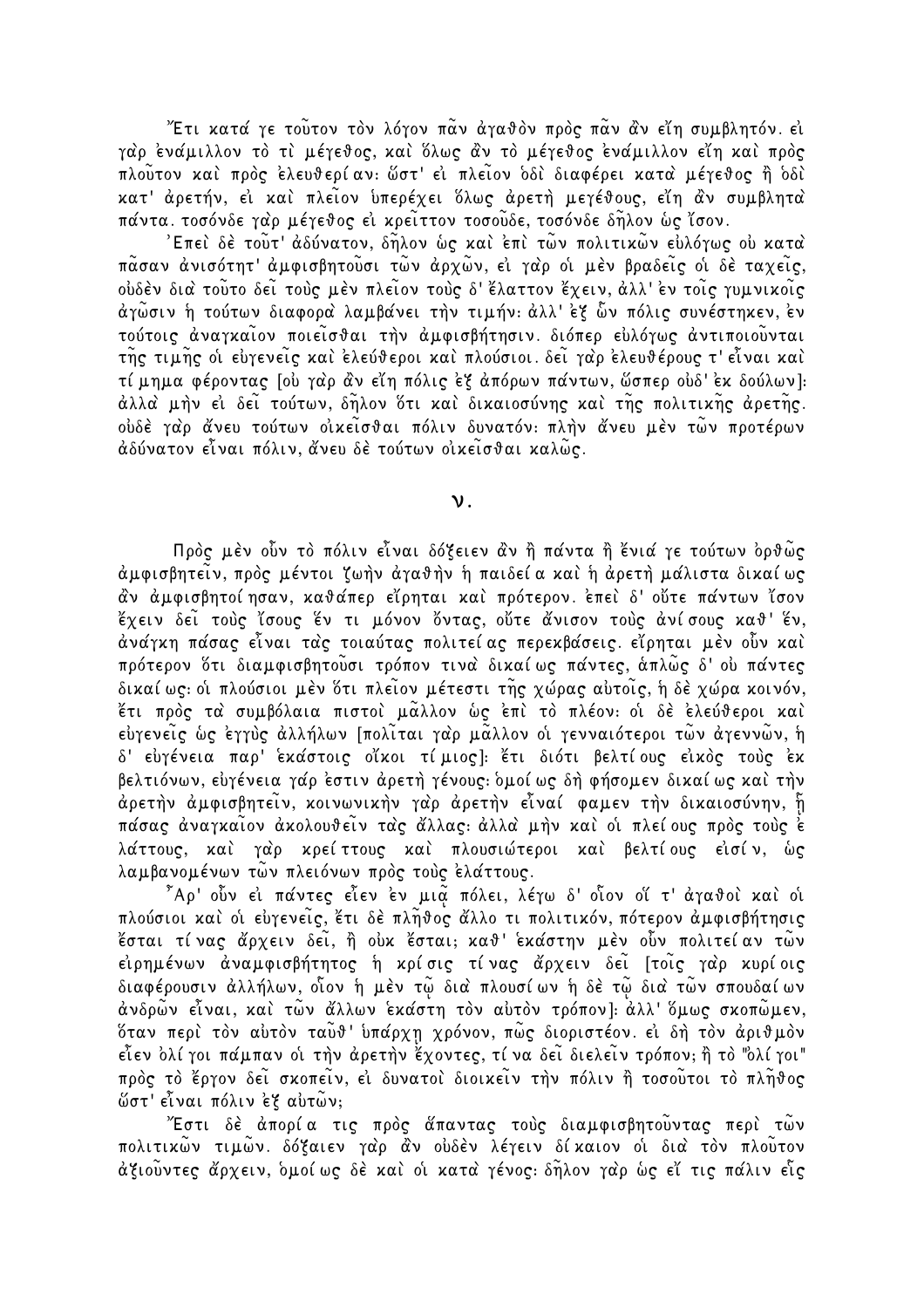πλουσιώτερος άπάντων 'εστί, δηλονότι κατα το αύτο δίκαιον τούτον άρχειν τον ένα άπάντων δεήσει, δμοί ως δέ και τον ευγενεί α διαφέροντα τῶν ἀμφισβητούντων δι' έλευθερί αν. ταύτο δε τούτο Ίσως συμβήσεται και περι τας άριστοκρατί ας επι της άρετης: εί γάρ τις είς άμεί νων άνηρ είη των άλλων των εν τω πολιτεύματι σπουδαί ων όντων, τούτον είναι δει κύριον κατα ταύτο δίκαιον. ούκουν εί και το πλη̃θος εἶναί γε δει κύριον διότι κρεί ττους εἰσι των ολίγων, κάν είς ή πλεί ους μέν τοῦ ἑνὸς ἐλαττους δὲ τῶν πολλῶν κρεί ττους ὦσι τῶν ἄλλων, τούτους ἂν δέοι κυρί ους είναι μάλλον ή το πληθος.

Πάντα δη ταῦτ ἔοιχε φανερὸν ποιεἶν ὅτι τούτων τῶν ὅρων οὐδεὶς ὀρθός ἐ στι, καθ' δν άζιούσιν αύτοί μέν άρχειν τούς δ' άλλους ύπο σφών άρχεσθαι πάντας. και γαρ δη και προς τους κατ' άρετην άξιούντας κυρίους είναι του πολιτεύματος, όμοί ως δέ και τους κατα πλούτον, έχοιεν άν λέγειν τα πλήθη λόγον τινα δίκαιον: ούδέν γαρ κωλύει ποτέ το πληθος είναι βέλτιον: των ολίγων και πλουσιώτερον, ούχ ώς καθ' έκαστον άλλ' ώς άθρόους. διό καί πρός την άπορίαν ήν ζητούσι καὶ προβάλλουσί τινες ἐνδέχεται τούτον τὸν τρόπον ἀπαντᾶν. άπορούσι γάρ τινες πότερον τώ νομοθέτη νομοθετητέον, βουλομένω τίθεσθαι τούς όρθοτάτους νόμους, πρός το των βελτιόνων συμφέρον ή προς το των πλειόνων, δταν συμβαί νη το λεχθέν: το δ' ορθον ληπτέον Ίσως: το δ' Ίσως ορθον προς το της πόλεως όλης συμφέρον και προς το κοινον το των πολιτων: πολί της δε κοινη μεν δ μετέχων του άρχειν και άρχεσθαί 'εστι, καθ' εκάστην δε πολιτείαν έτερος, πρός δέ την άρίστην ο δυναμενος και προαιρούμενος άρχεσθαι και άρχειν πρός τόν βίον τόν κατ' άρετήν.

Εί δέ τις έστιν είς τοσούτον διαφέρων κατ' άρετης υπερβολήν, ή πλεί ους μέν ένός μή μέντοι δυνατοί πλήρωμα παρασχέσθαι πόλεως, ώστε μή συμβλητήν εἶναι την τῶν ἄλλων ἀρετην πάντων μηδέ την δύναμιν αὐτῶν την πολιτικην πρὸς τὴν ἐκεί νων, εἰ πλεί ους, εἰ δ' εἶς, τὴν ἐκεί νου μόνον, οὐκέτι θετέον τούτους μέρος πόλεως: άδικήσονται γαρ άξιούμενοι των Ίσων, άνισοι τοσούτον κατ' άρετήν όντες και τήν πολιτικήν δύναμιν: ώσπερ γαρ θεον εν ανθρώποις εικός εἶναι τὸν τοιοῦτον. ὅθεν δῆλον ὅτι καὶ τὴν νομοθεσίαν ἀναγκαῖον εἶναι περὶ τούς Ίσους και τώ γένει και τη δυνάμει, κατα δε τών τοιούτων ούκ έστι νόμος: αύτοι γάρ είσι νόμος και γαρ γελοίος άν είη νομοθετείν τις πειρώμενος κατ' αυτών. λέγοιεν γαρ άν ἴσως ἅπερ Ἀντισθένης ἔφη τους λέοντας δημηγορούντων τών δασυπόδων και το ίσον αξιούντων πάντας έχειν.

Διό καὶ τίθενται τὸν οστρακισμὸν αί δημοκρατούμεναι πόλεις, δια τήν τοιαύτην αιτίαν: αύται γαρ δη δοκούσι διώκειν την ισότητα μάλιστα πάντων, ώστε τούς δοχούντας υπερέχειν δυνάμει δια πλούτον ἢ πολυφιλίαν ἤ τινα ἄλλην πολιτικήν ισχύν ώστρακιζον και μεθί στασαν εκ της πόλεως χρόνους ώρισμένους. μυθολογείται δέ και τους Άργοναύτας τον Ήρακλέα καταλιπείν δια τοιαύτην αιτίαν: ου γαρ εθέλειν αυτον άγειν την Άργω μετα των άλλων, ως υπερβάλλοντα πολύ των πλωτήρων. διό καί τούς ψέγοντας την τυραννίδα καί την Περιάνδρου Θρασυβούλω συμβουλίαν ούχ άπλως οιητέον ορθως επιτιμαν, φασι γαρ τον Περί ανδρον είπειν μέν ούδεν πρός τον πεμφθέντα κήρυκα περί της συμβουλίας, άφαιρούντα δέ τούς υπερέχοντας τῶν σταχύων δμαλῦναι τὴν ἄρουραν: ὅθεν άγνοούντος μέν τού κήρυκος τού γιγνομένου την αίτίαν, άπαγγείλαντος δέ το συμπεσόν, συννοήσαι τον Θρασύβουλον ότι δεί τους υπερέχοντας άνδρας αναιρείν. τούτο γαρ ού μόνον συμφέρει τοις τυράννοις, ούδε μόνον οι τύραννοι ποιουσιν,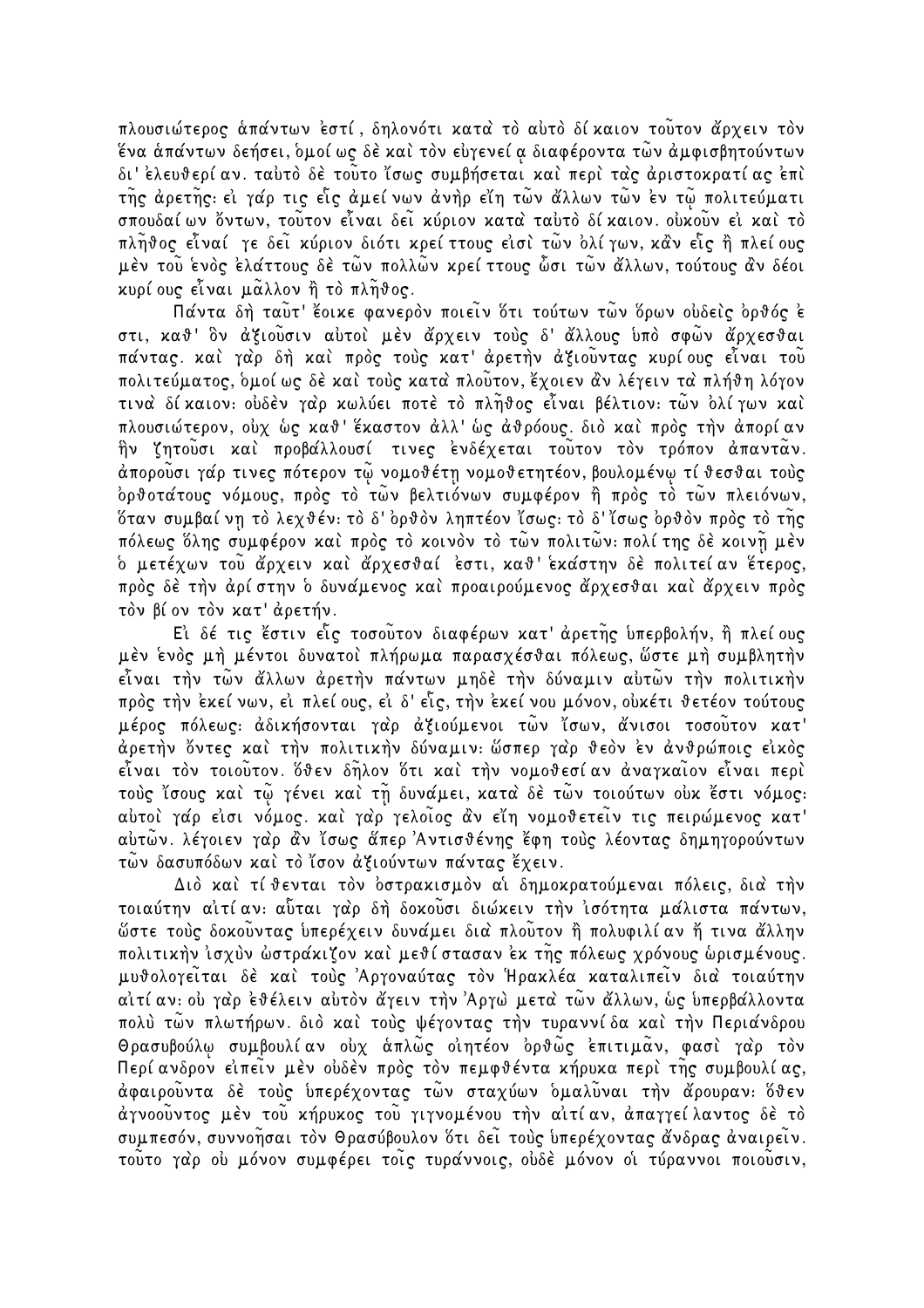άλλ' όμοίως έχει και περι τας ολιγαρχίας και τας δημοκρατίας: ο γαρ όστρακισμός την αύτην έχει δύναμιν τρόπον τινα τω κολούειν τούς υπερέχοντας και φυγαδεύειν. το δ' αύτο και περι τας πόλεις και τα έθνη ποιούσιν οι κύριοι τῆς δυνάμεως, οἷον Ἀθηναἶοι μεν περι Σαμί ους και Χί ους και Λεσβί ους Γεπει γαρ θάττον εγκρατώς έσχον την άρχήν, εταπεί νωσαν αύτους παρα τας συνθήκας], δ βασιλεύς Μήδους καί Βαβυλωνίους και τών άλλων  $\delta \hat{\epsilon}$ Περσών τούς πεφρονηματισμένους δια το γενέσθαι ποτ' επ' άρχης επέκοπτε πολλάκις.

Τὸ δὲ πρόβλημα καθόλου περί πάσας έστι τας πολιτεί ας, και τας ορθάς: αι μέν γαρ παρεκβεβηκυΐαι πρός το Ίδιον αποσκοπούσαι τούτο δρώσιν, ου μήν αλλα περί τας το κοινόν άγαθον επισκοπούσας τον αυτον έγει τρόπον. δηλον δε τούτο καὶ ἐπὶ τὦν ἄλλων τεχνῶν καὶ ἐπιστημῶν: ούτε γαρ γραφεὺς ἐασειεν ἀν τὸν υπερβάλλοντα πόδα της συμμετρίας έχειν το ζώον, ουδ' ει διαφέροι το κάλλος, ούτε ναυπηγός πρύμναν ή τῶν ἄλλων τι μορίων τῶν τῆς νεώς, οὐδε δή χοροδιδάσκαλος τον μείζον και κάλλιον του παντος χορού φθεγγόμενον εάσει συγχορεύειν. ὥστε δια τούτο μέν ουδέν κωλύει τους μοναρχους συμφωνείν ταις πόλεσιν, ει της οικείας άρχης ώφελί μου ταις πόλεσιν ούσης τουτο δρώσιν. διο κατα τας δμολογουμένας υπεροχας έχει τι δίκαιον πολιτικόν δ λόγος δ περί τον όστρακισμόν. βέλτιον μέν οὖν τὸν νομοθέτην 'εξ ἀρχῆς οὕτω συστῆσαι τὴν πολιτεί αν ώστε μή δείσθαι τοιαύτης ιατρεί ας: δεύτερος δε πλούς, άν συμβη, πειρασθαι τοιούτω τινί διορθώματι διορθούν.

Όπερ οὐκ 'εγί γνετο περὶ τας πόλεις: οὐ γαρ ἔβλεπον πρὸς τὸ τῆς πολιτεί ας της οίκείας συμφέρον, άλλα στασιαστικώς εχρώντο τοις οστρακισμοις. εν μεν οὖν ταις παρεκβεβηκυί αις πολιτεί αις ὅτι μεν ιδία συμφέρει και δίκαιόν εστι, φανερόν, Ίσως δέ και ότι ουχ απλώς δίκαιον, και τούτο φανερόν: άλλ' επι της άρίστης πολιτείας έχει πολλήν άπορίαν, ου κατα των άλλων άγαθων τήν υπεροχήν, οΐον ισχύος και πλούτου και πολυφιλίας, άλλα άν τις γένηται διαφέρων κατ' άρετήν, τί χρη ποιείν; ού γαρ δη φαίεν άν δείν εκβάλλειν και μεθιστάναι τόν τοιούτον: άλλα μήν ούδ' άρχειν γε τού τοιούτου: παραπλήσιον γαρ κάν εί τού Διός άρχειν άξιοιεν, μερίζοντες τας άρχας. λείπεται τοίνυν, όπερ έοικε πεφυκέναι, πεί θεσθαι τώ τοιούτω πάντας άσμένως, ώστε βασιλέας είναι τούς τοιούτους άιδί ους έν ταις πόλεσιν.

 $\zeta$ .

<sup>"</sup>Ίσως δὲ καλῶς ἔχει μετα τοὺς εἰρημένους λόγους μεταβῆναι καὶ σκέψασθαι περί βασιλεί ας: φαμέν γαρ των ορθων πολιτειων μίαν είναι ταύτην. σκεπτέον δε πότερον συμφέρει τη μελλούση καλώς οικήσεσθαι και πόλει και χώρα βασιλεύεσθαι, ἢ οὔ, ἀλλ' ἄλλη τις πολιτεία μαλλον, ἢ τισὶ μεν συμφέρει τισὶ δ' οὐ συμφέρει. δει δὴ πρῶτον διελέσθαι πότερον ἕν τι γένος ἔστιν αὐτῆς ἢ πλείους έχει διαφοράς. ράδιον δη τουτό γε καταμαθείν, ότι πλείω τε γένη περιέχει και της άρχης ο τρόπος εστιν ουχ είς πασών.

'Η γαρ ἐν τῆ Λακωνικῆ πολιτεία δοκεῖ μὲν εἶναι βασιλεία μάλιστα τῶν κατα νόμον, ούκ έστι δέ κυρί α πάντων, άλλ' όταν εξέλθη την χώραν ηγεμών έστι των πρός τον πόλεμον: έτι δε τα προς τους θεους αποδέδοται τοις βασιλεύσιν. αύτη μέν οὖν ἡ βασιλεία οἷον στρατηγία τις αυτοκρατόρων καὶ ἀίδιός 'εστιν: κτείναι γαρ ού κύριος, εί μη ένεκα δειλίας, καθάπερ επι των άρχαίων εν ταις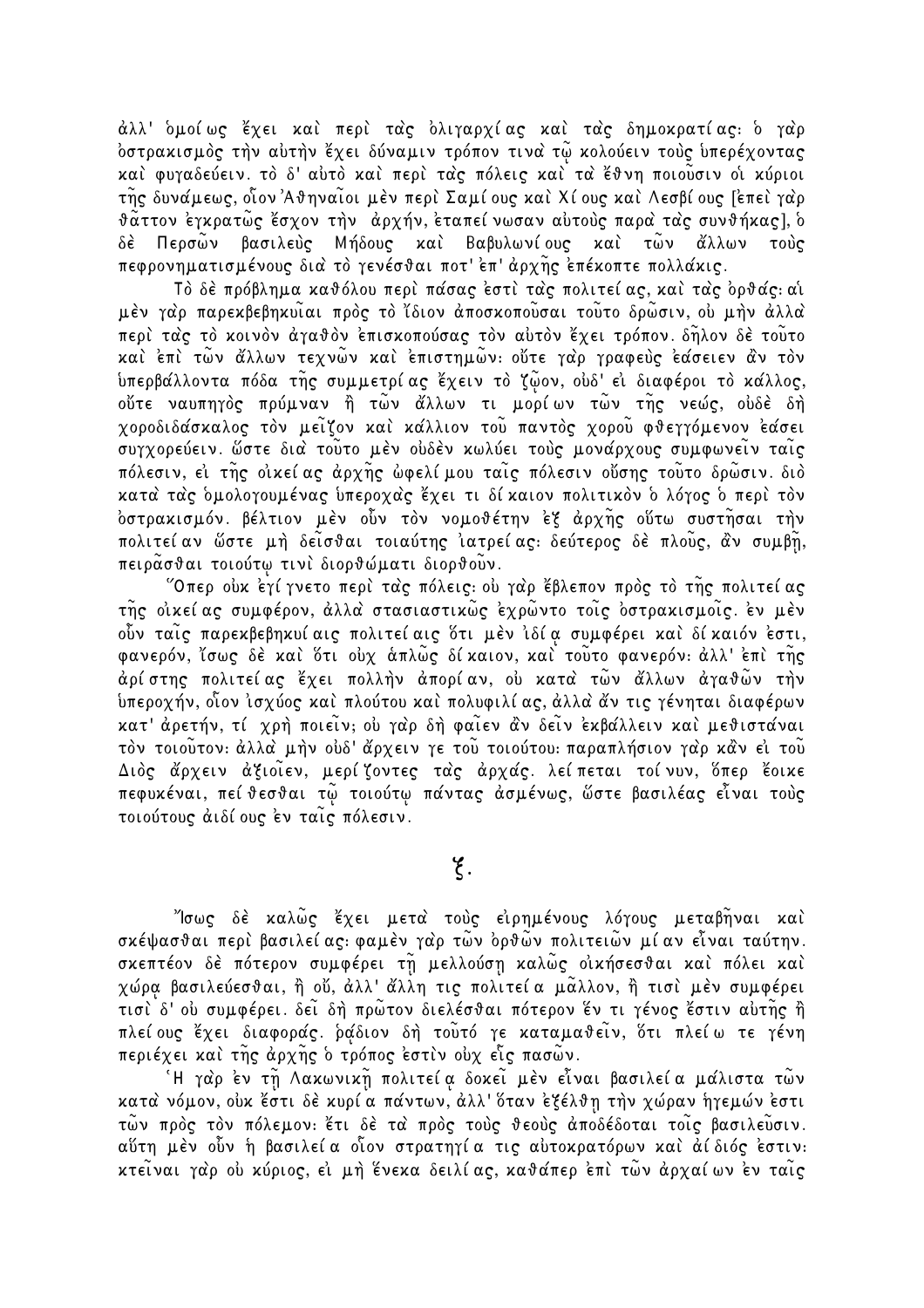πολεμικαίς εξόδοις, εν χειρός νόμω. δηλοί δ' Όμηρος: δ γαρ Αγαμέμνων κακώς μέν άκούων ήνεί χετο έν ταις εκκλησί αις, εξελθόντων δε και κτειναι κύριος ήν: λέγει γούν "δν δέ κ' έγων άπάνευθε μάχης .., ού οί άρκιον έσσειται φυγέειν κύνας ήδ' σίωνούς: παρ γαρ έμοι θανατος". Εν μεν ούν τουτ' εἶδος βασιλεί ας, στρατηγία δια βίου, τούτων δ' αί μέν κατα γένος είσιν αί δ' αίρεταί: παρα ταύτην δ' άλλο μοναρχίας εἶδος, οἶαι παρ' ενίοις εἰσὶ βασιλεἶαι τῶν βαρβάρων. ἔχουσι δ' αὗται τήν δύναμιν πασαι παραπλησί αν τυραννί σιν, είσὶ δὲ κατα νόμον καὶ πάτριαι: δια γαρ τὸ δουλικώτεροι εἶναι τὰ ἤθη φύσει οἱ μὲν βαρβαροι τῶν Ἑλλήνων, οἱ δὲ περὶ την Άσίαν των περί την Ευρώπην, υπομένουσι την δεσποτικήν άρχην ουδέν δυσγεραί νοντες, τυραννικαί μέν οὖν δια το τοιοῦτόν εἰσιν, ἀσφαλεἶς δέ δια το πάτριαι και κατα νόμον είναι και ή φυλακή δε βασιλική και ού τυραννική δια τήν αύτήν αίτίαν. οί γαρ πολίται φυλάττουσιν δπλοις τούς βασιλείς, τούς δέ τυράννους ξενικόν: οί μέν γαρ κατα νόμον και εκόντων οί δ' ακόντων άρχουσιν, ώσθ' οι μέν παρα των πολιτων οι δ' επι τους πολίτας έχουσι την φυλακήν. δύο μέν ούν είδη ταύτα μοναρχίας,

έτερον δ' όπερ ήν έν τοις άρχαί οις Έλλησιν, ούς καλούσιν αισυμνήτας. έστι δὲ τοῦθ' ὡς ἁπλῶς εἰπεἶν αἱρετὴ τυραννίς, διαφέρουσα δὲ τῆς βαρβαρικῆς οὐ τὧ μή κατα νόμον άλλα τὧ μή πάτριος εἶναι μόνον. ἦρχον δ' οἱ μεν δια βί ου τήν άρχην ταύτην, οι δέ μέχρι τινών ωρισμένων χρόνων ή πράξεων, οίον είλοντό ποτε Μυτιληναίοι Πιττακόν πρός τούς φυγάδας ὧν προειστήκεσαν Άντιμενίδης και Αλκαΐος ο ποιητής. δηλοί δ' Αλκαΐος ότι τύραννον είλοντο τον Πιττακον έν τινι τών σκολιών μελών: επιτιμά γαρ ότι "τον κακοπάτριδα Πίττακον πόλιος τάς άχόλω και βαρυδαί μονος έστάσαντο τύραννον μέγ' έπαινέοντες άόλλεες". αύται μέν οὖν εἰσί τε καὶ ἦσαν δια μέν τὸ δεσποτικαὶ εἶναι τυραννικαί, δια δὲ τὸ αίρεται και εκόντων βασιλικαί.

Τέταρτον δ' είδος μοναρχίας βασιλικής αί κατα τούς ήρωικούς χρόνους ε κούσιαί τε και πάτριαι γιγνόμεναι κατα νόμον. δια γαρ το τους πρώτους γενέσθαι του πλήθους εύεργέτας κατα τέχνας ή πόλεμον, ή δια το συναγαγείν ή πορίσαι χώραν, έγίγνοντο βασιλείς εκόντων και τοις παραλαμβάνουσι πάτριοι. κύριοι δ' ἦσαν τῆς τε κατα πόλεμον ἡγεμονίας καὶ τῶν θυσιῶν, ὅσαι μὴ ίερατικαί, καὶ πρὸς τούτοις τας δίκας ἔκρινον. τοῦτο δ' ἐποίουν οί μέν οὐκ όμνύοντες οι δ' όμνύοντες: δ δ' όρκος ήν του σκήπτρου επανατασις. οι μεν ούν ε πὶ τῶν ἀρχαίων χρόνων καὶ τὰ κατὰ πόλιν καὶ τὰ ἔνδημα καὶ τὰ ὑπερόρια συνεχῶς ἦρχον: ὕστερον δὲ τα μὲν αὐτῶν παριέντων τῶν βασιλέων, τα δὲ τῶν όχλων παραιρουμένων, έν μέν ταις άλλαις πόλεσιν αι θυσίαι κατελεί φθησαν τοις βασιλεύσι μόνον, όπου δ' άξιον είπειν είναι βασιλεί αν, εν τοις υπερορίοις τῶν πολεμικῶν τὴν ἡγεμονί αν μόνον εἶχον.

Βασιλεί ας μέν ούν είδη ταυτα, τέτταρα τον άριθμόν, μία μέν ή περι τους ήρωικούς χρόνους [αύτη δ' ήν εκόντων μέν, επί τισί δ' ώρισμένοις: στρατηγός τε γαρ ἦν καὶ δικαστής ὁ βασιλεύς, καὶ των πρὸς τοὺς θεοὺς κύριος], δευτέρα δ' ἡ βαρβαρική [αύτη δ' έστιν έκ γένους άρχη δεσποτική κατα νόμον], τρί τη δε ήν αίσυμνητεί αν προσαγορεύουσιν [αύτη δ' έστιν αίρετη τυραννίς], τετάρτη δ' ή Λακωνική τούτων [αύτη δ' έστιν ώς είπειν άπλως στρατηγία κατα γένος αίδιος]. αὗται μέν οὖν τοῦτον τὸν τρόπον διαφέρουσιν ἀλλήλων.

Πέμπτον δ' είδος βασιλεί ας, δταν ή πάντων κύριος είς ών, ώσπερ έκαστον έθνος καὶ πόλις ἑκάστη τῶν κοινῶν, τεταγμένη κατα τὴν οἰκονομικήν. ὥσπερ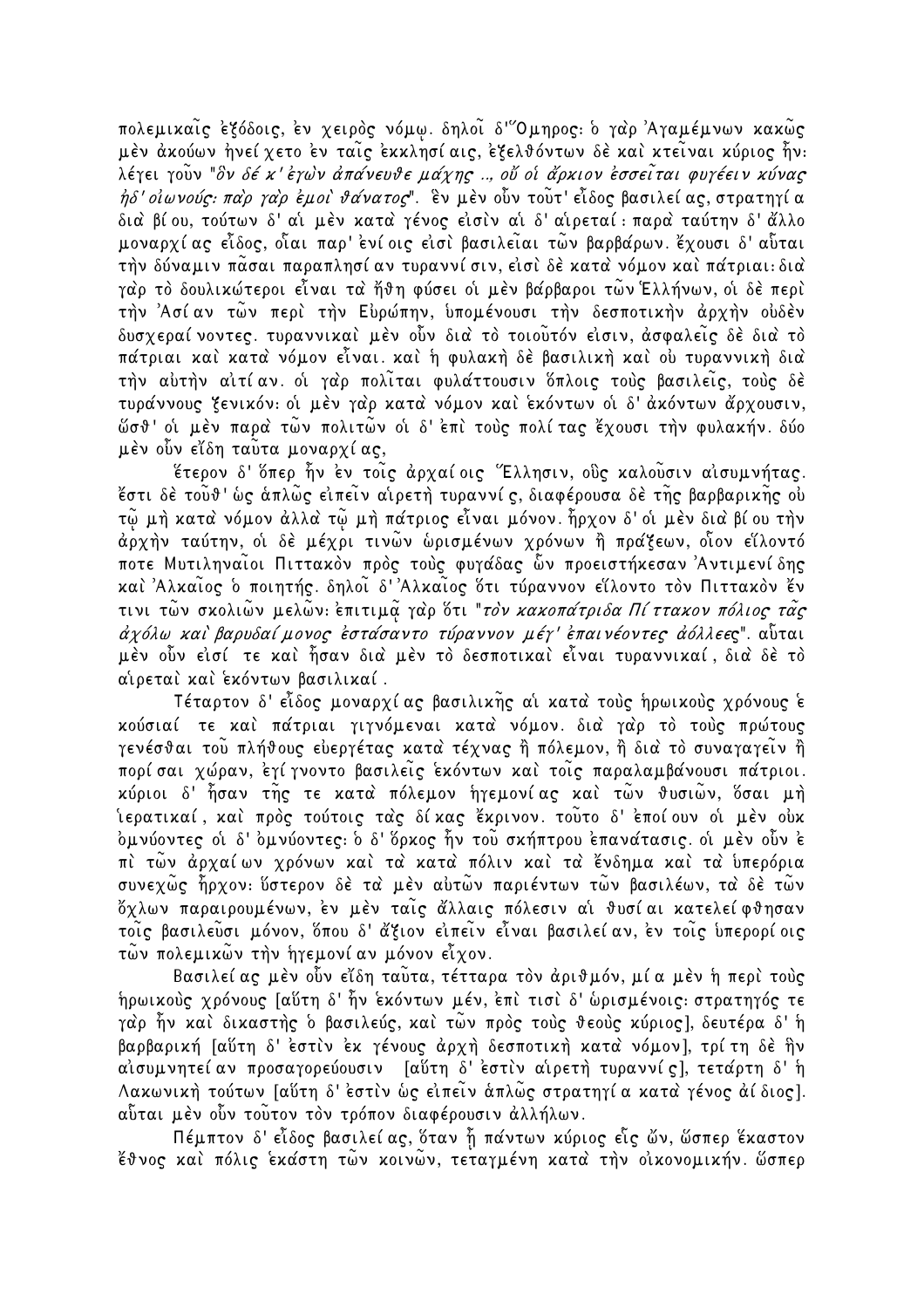γαρ ή οικονομική βασιλεί α τις οικί ας εστί ν, ούτως ή βασιλεί α πόλεως και έθνους ένός ή πλειόνων οικονομία.

Σχεδόν δη δύο έστιν ως ειπείν είδη βασιλεί ας περι ων σκεπτέον, αύτη τε καὶ ἡ Λακωνική: τῶν γαρ ἄλλων αἱ πολλαὶ μεταξὺ τούτων εἰσί ν: ἐλαττόνων μὲν γαρ κύριοι της παμβασιλεί ας, πλειόνων δ' είσι της Λακωνικης. ὥστε το σκέμμα σχεδόν περί δυοίν 'εστιν, έν μέν πότερον συμφέρει ταις πόλεσι στρατηγόν αίδιον εἶναι, καὶ τοῦτον ἢ κατὰ γένος ἢ κατὰ μέρος, ἢ οὐ συμφέρει, ἓν δὲ πότερον ἕνα συμφέρει κύριον είναι πάντων, ή ου συμφέρει το μεν ούν περί της τοιαύτης στρατηγίας επισκοπείν νόμων έχει μάλλον είδος ή πολιτείας Γεν άπάσαις γαρ ε νδέχεται γί γνεσθαι τούτο ταις πολιτεί αις], ώστ' άφεί σθω την πρώτην: δ δέ λοιπός τρόπος της βασιλεί ας πολιτεί ας εἶδός εστιν, ὥστε περὶ τούτου δει θεωρησαι καὶ τας απορίας επιδραμείν τας ενούσας.

'Αρχὴ δ' ἐστὶ τῆς ζητήσεως αὕτη, πότερον συμφέρει μᾶλλον ὑπὸ τοῦ άρίστου άνδρος άρχεσθαι ή υπο των αρίστων νόμων. δοκούσι δη τοις νομίζουσι συμφέρειν βασιλεύεσθαι το καθόλου μόνον οι νόμοι λέγειν, άλλ' ου προς τα προσπίπτοντα επιτάττειν, ὥστ' εν δποιαούν τέχνη το κατα γράμματ' ἄρχειν ήλίθιον: και εύ πως εν Αιγύπτω μετα την τετρήμερον κινείν έξεστι τοις ιατροίς [εαν δε πρότερον, επι τώ αυτού κινδύνω]. φανερον τοίνυν ως ουκ έστιν η κατα γράμματα και νόμους άρί στη πολιτεί α, δια την αυτην αιτί αν. άλλα μην κάκεινον δει υπάρχειν τον λόγον, τον καθόλου, τοις άρχουσιν. κρειττον δ' ω μη πρόσεστι το παθητικόν δλως ή ὧ συμφυές: τῷ μεν οὖν νόμψ τοῦτο ούχ ὑπάρχει, ψυχήν δ' άνθρωπί νην άνάγκη τούτ' έχειν πασαν.

'Αλλ' ἴσως ἂν φαί η τις ὡς ἀντὶ τούτου βουλεύσεται περὶ τῶν καθ' ἕκαστα κάλλιον. ὅτι μέν τοίνυν ἀνάγκη νομοθέτην αὐτὸν εἶναι, δηλον, καὶ κεἶσθαι νόμους, άλλα μή κυρίους ή παρεκβαίνουσιν, επεί περί των γ' άλλων είναι δεί κυρί ους: όσα δέ μή δυνατόν τον νόμον κρίνειν ή όλως ή εύ, πότερον ένα τον άριστον δει άρχειν ή πάντας, και γαρ νυν συνιόντες δικάζουσι και βουλεύονται και κρίνουσιν, αύται δ' αί κρίσεις είσι πάσαι περι των καθ' έκαστον. καθ' ένα μέν οὖν συμβαλλόμενος δστισοῦν ἴσως χείρων: ἀλλ' ἐστὶν ἡ πόλις ἐκ πολλῶν, ώσπερ έστίασις συμφορητός καλλίων μιάς και άπλης: δια τούτο και κρίνει άμεινον ὄχλος πολλα ἢ εἷς ὁστισοῦν. ἔτι μᾶλλον ἀδιαφθορον τὸ πολύ – καθαπερ ύδωρ τὸ πλεῖον, οὕτω καὶ τὸ πλῆθος τῶν ὀλίγων ἀδιαφθορώτερον: τοῦ δ' ἑνὸς ὑπ' όργης κρατηθέντος ή τινος ετέρου πάθους τοιούτου άναγκαιον διεφθάρθαι την κρί σιν, έκει δ' έργον άμα πάντας όργισθηναι και άμαρτειν.

"Έστω δὲ τὸ πλῆθος οἱ ἐλεύθεροι, μηδὲν παρα τὸν νόμον πραττοντες ἀλλ' ἢ περὶ ὧν ἐκλεί πειν ἀναγκαϊον αὐτόν. εἰ δὲ δὴ τοῦτο μὴ ῥάδιον ἐν πολλοϊς, ἀλλ' εἰ πλείους είεν άγαθοί και άνδρες και πολίται, πότερον ο είς αδιαφθορώτερος άρχων, ἢ μᾶλλον οί πλεί ους μὲν τὸν ἀριθμὸν ἀγαθοὶ δὲ πάντες; ἢ δῆλον ὡς οί πλείους; άλλ' οί μέν στασιάσουσιν ο δε είς αστασίαστος. άλλα πρός τούτ' άντιθετέον ἴσως ὅτι σπουδαῖοι τὴν ψυχήν, ὥσπερ κάκεῖνος ὁ εἶς εἰ δὴ τὴν μεν τῶν πλειόνων ἀρχὴν ἀγαθῶν δ' ἀνδρῶν πάντων ἀριστοκρατί αν θετέον, τὴν δὲ τοῦ ένὸς βασιλεί αν, αίρετώτερον ἀν εἴη ταις πόλεσιν ἀριστοκρατί α βασιλεί ας, και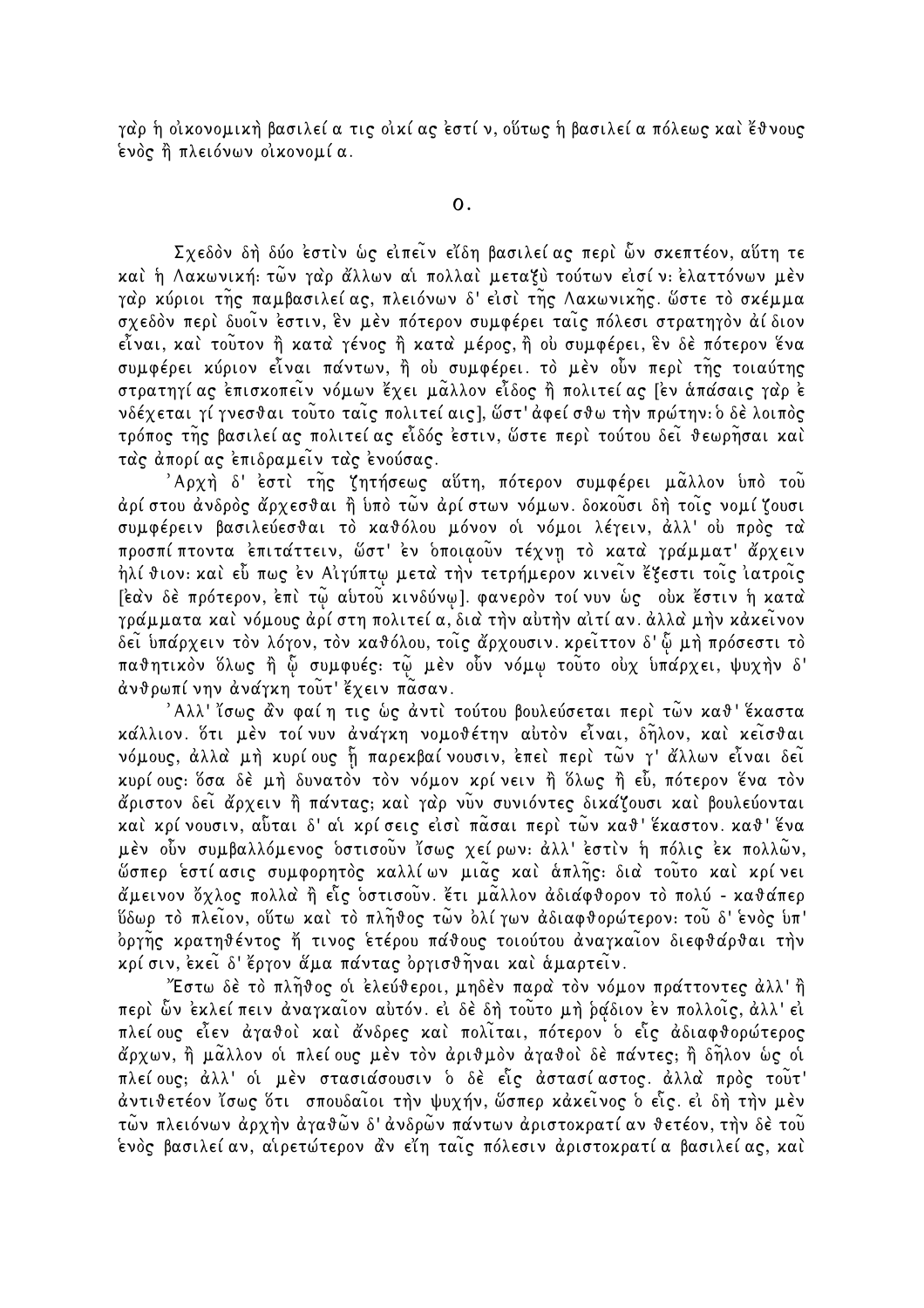μετα δυνάμεως και χωρις δυνάμεως ούσης της αρχης, αν η λαβείν πλεί ους  $b$ μοί  $o$ υς.

Καὶ δια τουτ' ἴσως ἐβασιλεύοντο πρότερον, ὅτι σπάνιον ἦν εὑρεϊν ἄνδρας πολύ διαφέροντας κατ' άρετήν, άλλως τε και τότε μικρας οικούντας πόλεις. έτι δ' άπ' εύεργεσί ας καθί στασαν τους βασιλείς, δπερ εστιν έργον τῶν ἀγαθῶν ἀνδρῶν. έπει δε συνέβαινε γί γνεσθαι πολλούς δμοί ους προς άρετήν, ουκέτι υπέμενον άλλ'ε ζήτουν κοινόν τι καί πολιτείαν καθίστασαν. επεί δε χείρους γιγνόμενοι ε γρηματί ζοντο άπό τῶν κοινῶν, εντεῦθέν ποθεν εὔλογον γενέσθαι τας δλιγαρχίας: έντιμον γαρ εποίησαν τον πλούτον. εκ δε τούτων πρώτον είς τυραννίδας μετέβαλλον, έκ δέ τών τυραννίδων είς δημοκρατίαν: αιεί γαρ είς ελάττους άγοντες δι' αισχροκέρδειαν ισχυρότερον το πληθος κατέστησαν, ώστ' επιθέσθαι και γενέσθαι δημοκρατίας. επει δε και μεί ζους είναι συμβέβηκε τας πόλεις, ίσως ούδέ ράδιον έτι γίγνεσθαι πολιτεί αν ετέραν παρα δημοκρατί αν.

Ει δέ δή τις άριστον θεί η τὸ βασιλεύεσθαι ταις πόλεσιν, πως έξει τα περὶ τῶν τέκνων; πότερον καὶ τὸ γένος δεἶ βασιλεύειν; ἀλλα γιγνομένων ὁποἶοί τινες έτυχον, βλαβερόν. άλλ' ού παραδώσει κύριος ὢν τοις τέκνοις. άλλ' ούκ έτι τούτο ράδιον πιστεύσαι: χαλεπον γάρ, και μεί ζονος άρετης ή κατ' άνθρωπί νην φύσιν. ἔχει δ' ἀπορίαν καὶ περὶ τῆς δυνάμεως, πότερον ἔχειν δεἶ τὸν μέλλοντα βασιλεύειν ισχύν τινα περι αυτόν, ή δυνήσεται βιάζεσθαι τους μη βουλομένους πειθαρχείν, ή πώς ενδέχεται την άρχην διοικείν; εί γαρ και κατα νόμον είη κύριος, μηδέν πράττων κατα την αυτού βούλησιν παρα τον νόμον, δμως άναγκαίον υπάρχειν αυτώ δύναμιν ή φυλάξει τους νόμους. τάχα μεν ούν τα περι τόν βασιλέα τον τοιούτον ου χαλεπον διορίσαι: δεί γαρ αυτον μεν έχειν ισχύν, εἶναι δέ τοσαύτην την Ίσχυν ὥστε Έκάστου μέν και Ένος και συμπλειόνων κρεί ττω του δέ πλήθους ήττω [καθεστάναι], καθάπερ οί τ' άρχαιοι τας φυλακας ε δί δοσαν, ότε καθισταιέν τινα της πόλεως δν εκαλουν αισυμνήτην ή τύραννον, και Διονυσίω τις, ότ' ήτει τούς φύλακας, συνεβούλευε τοις Συρακουσίοις διδόναι τοσούτους τούς φύλακας.

#### $\pi$ .

Περί δέ του βασιλέως του κατα την αύτου βούλησιν πάντα πράττοντος δ τε λόγος εφέστηκε νύν και ποιητέον την σκέψιν. ο μεν γαρ κατα νόμον λεγόμενος βασιλεύς ούκ έστιν εἶδος, καθάπερ εἴπομεν, πολιτεί ας |εν πάσαις γαρ υπάρχειν ε νδέχεται στρατηγίαν άίδιον, οίον εν δημοκρατία και άριστοκρατία, και πολλοι ποιούσιν ένα κύριον της διοικήσεως: τοιαύτη γαρ αρχή τις έστι και περι Ἐπίδαμνον, καὶ περὶ 'Οποῦντα δὲ κατά τι μέρος ἔλαττον]: περὶ δὲ τῆς παμβασιλείας καλουμένης [αύτη δ' έστι καθ' ήν άρχει πάντα κατα την εαυτού βούλησιν ὁ βασιλεύς] δοχει δέ τισιν οὐδὲ χατα φύσιν εἶναι τὸ χύριον ἕνα πάντων εἶναι τῶν πολιτῶν, ὅπου συνέστηκεν ἐξ ὁμοί ων ἡ πόλις: τοἶς γαρ ὁμοί οις φύσει τὸ αύτο δί καιον άναγκαίον και την αύτην άζί αν κατα φύσιν είναι, ώστ' είπερ και το ζσην έχειν τοὺς ἀνίσους τροφήν ἢ ἐσθῆτα βλαβερὸν τοἶς σώμασιν, οὕτως ἔχει καί τα περί τας τιμάς: δμοίως τοίνυν καί το άνισον τούς Ίσους: διόπερ ούδεν μᾶλλον ἄρχειν ἢ ἄρχεσθαι δί καιον, καὶ τὸ ἀνα μέρος τοί νυν ὡσαύτως. τοῦτο δ' ήδη νόμος: ἡ γαρ ταξις νόμος. τὸν ἄρα νόμον ἄρχειν αἱρετώτερον μᾶλλον ἢ τῶν πολιτών ένα τινά, κατα τον αύτον δε λόγον τούτον, κάν εί τινας άρχειν βέλτιον,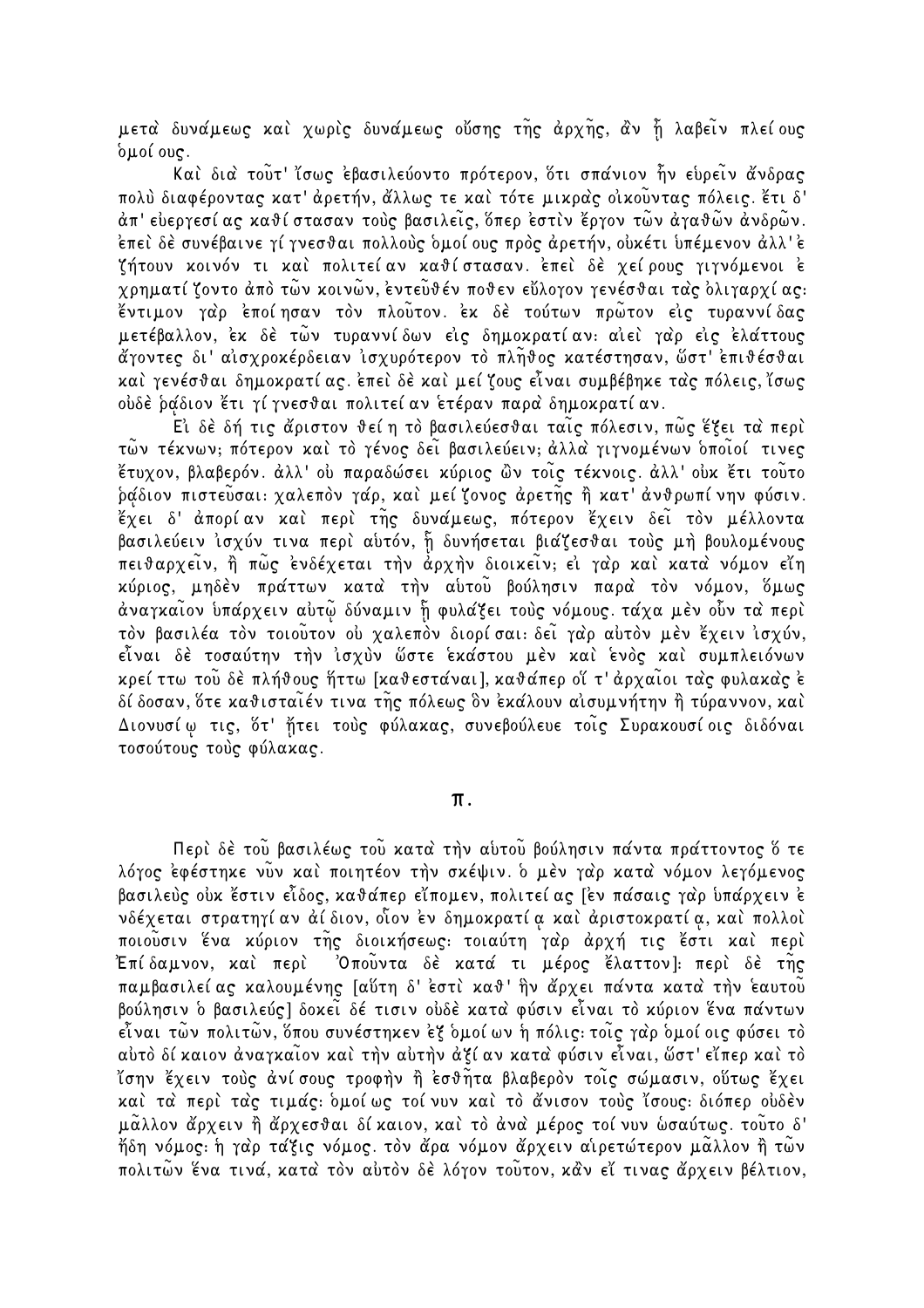τούτους καταστατέον νομοφύλακας και υπηρέτας τοις νόμοις: αναγκαιον γαρ εἶναί τινας ἀρχάς, ἀλλ' οὐχ ἕνα τοῦτον εἶναί φασι δίκαιον, ὁμοί ων γε ὄντων πάντων.

'Αλλα μήν δσα γε μή δοχεἶ δύνασθαι διορίζειν δ νόμος, οὐδ' ἄνθρωπος ἀν δύναιτο γνωρίζειν. άλλ' επίτηδες παιδεύσας ο νόμος εφίστησι τα λοιπα τη δικαιοτάτη γνώμη κρίνειν και διοικείν τους άρχοντας. έτι δ' επανορθούσθαι δίδωσιν δ τι άν δόξη πειρωμένοις άμεινον είναι των κειμένων. δ μεν ούν τον νόμον κελεύων άρχειν δοκεί κελεύειν άρχειν τον θεον και τον νούν μόνους, ο δ' άνθρωπον κελεύων προστίθησι καὶ θηρίον: ἥ τε γαρ ἐπιθυμία τοιοῦτον, καὶ ὁ θυμός άρχοντας διαστρέφει και τους αρίστους άνδρας. διόπερ άνευ ορέξεως νους δ νόμος έστίν.

Τὸ δε τῶν τεχνῶν εἶναι δοκει παραδειγμα ψεύδος, ὅτι τὸ κατα γραμματα ιατρεύεσθαι φαῦλον, ἀλλα αἱρετώτερον χρῆσθαι τοῖς ἔχουσι τας τέχνας, οἱ μὲν γαρ ουδέν δια φιλίαν παρα τον λόγον ποιούσιν, άλλ' άρνυνται τον μισθον τους κάμνοντας υγιάσαντες: οι δ'εν ταις πολιτικαις άρχαις πολλα προς επήρειαν και γάριν ειώθασι πράττειν, επεί και τούς ιατρούς όταν υποπτεύωσι πεισθέντας τοις έχθροις διαφθείρειν δια κέρδος, τότε την εκ των γραμμάτων θεραπείαν ζητήσαιεν άν μαλλον. άλλα μήν εισάγονταί γ'εφ' εαυτούς οι ιατροί κάμνοντες άλλους ιατρούς και οι παιδοτρίβαι γυμναζόμενοι παιδοτρίβας, ώς ου δυνάμενοι κρί νειν το άληθές δια το κρί νειν περί τε οίκεί ων και έν πάθει όντες.

ΎΩστε δῆλον ὅτι τὸ δίχαιον Υητοῦντες τὸ μέσον Υητοῦσιν: ὁ γαρ νόμος τὸ μέσον. έτι κυριώτεροι καὶ περὶ κυριωτέρων τῶν κατὰ γράμματα νόμων οί κατὰ τα έθη είσίν, ώστ' εί των κατα γράμματα άνθρωπος άρχων ασφαλέστερος, άλλ' ού των κατα το έθος. άλλα μήν ούδε ράδιον εφοραν πολλα τον ένα: δεήσει άρα πλεί ονας είναι τούς ύπ' αύτου καθισταμένους άρχοντας, ώστε τί διαφέρει τουτο ε ζ άρχης εύθυς υπάρχειν ή τον ένα καταστησαι τούτον τον τρόπον, έτι, ο και πρότερον ειρημένον εστίν, είπερ ο άνηρ ο σπουδαίος, διότι βελτίων, άρχειν δίκαιος, του γε ένος οί δύο άγαθοί βελτίους: τούτο γάρ έστι το "σύν τε δύ' έ ρχομένω" και η εύχη του Αγαμέμνονος "τοιούτοι δέκα μοι συμφράδμονες". εισι δε καὶ νῦν περὶ ἐνίων αἱ ἀρχαὶ κύριαι κρί νειν, ὥσπερ ὁ δικαστής, περὶ ὧν ὁ νόμος άδυνατει διορίζειν, επει περι ὧν γε δυνατός, ουδεις αμφισβητει περι τούτων ως ούκ άν άριστα ο νόμος άρξειε και κρί νειεν.

'Αλλ' επειδή τα μεν ενδέχεται περιληφθηναι τοις νόμοις τα δε αδύνατα, ταῦτ' ἐστὶν ὰ ποιεἶ διαπορεἶν καὶ ζητεἶν πότερον τὸν ἄριστον νόμον ἄρχειν αίρετώτερον ή τον άνδρα τον άριστον: περι ὧν γαρ βουλεύονται νομοθετησαι τῶν άδυνάτων 'εστίν. ού τοίνυν τούτό γ' άντιλέγουσιν, ώς ούκ άναγκαιον άνθρωπον εἶναι τὸν κρινοῦντα περὶ τῶν τοιούτων, ἀλλ' ὅτι οὐχ ἕνα μόνον ἀλλα πολλούς. κρίνει γαρ έκαστος άρχων πεπαιδευμένος υπό του νόμου καλως, άτοπον τ' ίσως αν εἶναι δόξειεν εἰ βέλτιον ἴδοι τις δυοἶν ὄμμασι καὶ δυσὶν ἀκοαἶς κρίνων, καὶ πράττων δυσί ποσί και χερσίν, ή πολλοι πολλοις: επει και νύν οφθαλμους πολλους οί μόναρχοι ποιούσιν αύτών και ὦτα και χείρας και πόδας: τους γαρ τη άρχη και αυτοίς φίλους ποιούνται συναρχους. μή φίλοι μέν ούν όντες ου ποιήσουσι κατα τὴν τοῦ μονάρχου προαίρεσιν: εἰ δὲ φίλοι κἀκείνου καὶ τῆς ἀρχῆς, ὅ γε φίλος Ίσος καὶ ὅμοιος, ὥστ' εἰ τούτους οἴεται δεἶν ἄρχειν, τοὺς ἴσους καὶ ὁμοίους άρχειν οἴεται δεἶν δμοίως. & μὲν οὗν οἱ διαμφισβητοῦντες πρὸς τὴν βασιλείαν λέγουσι, σχεδόν ταυτ' έστίν.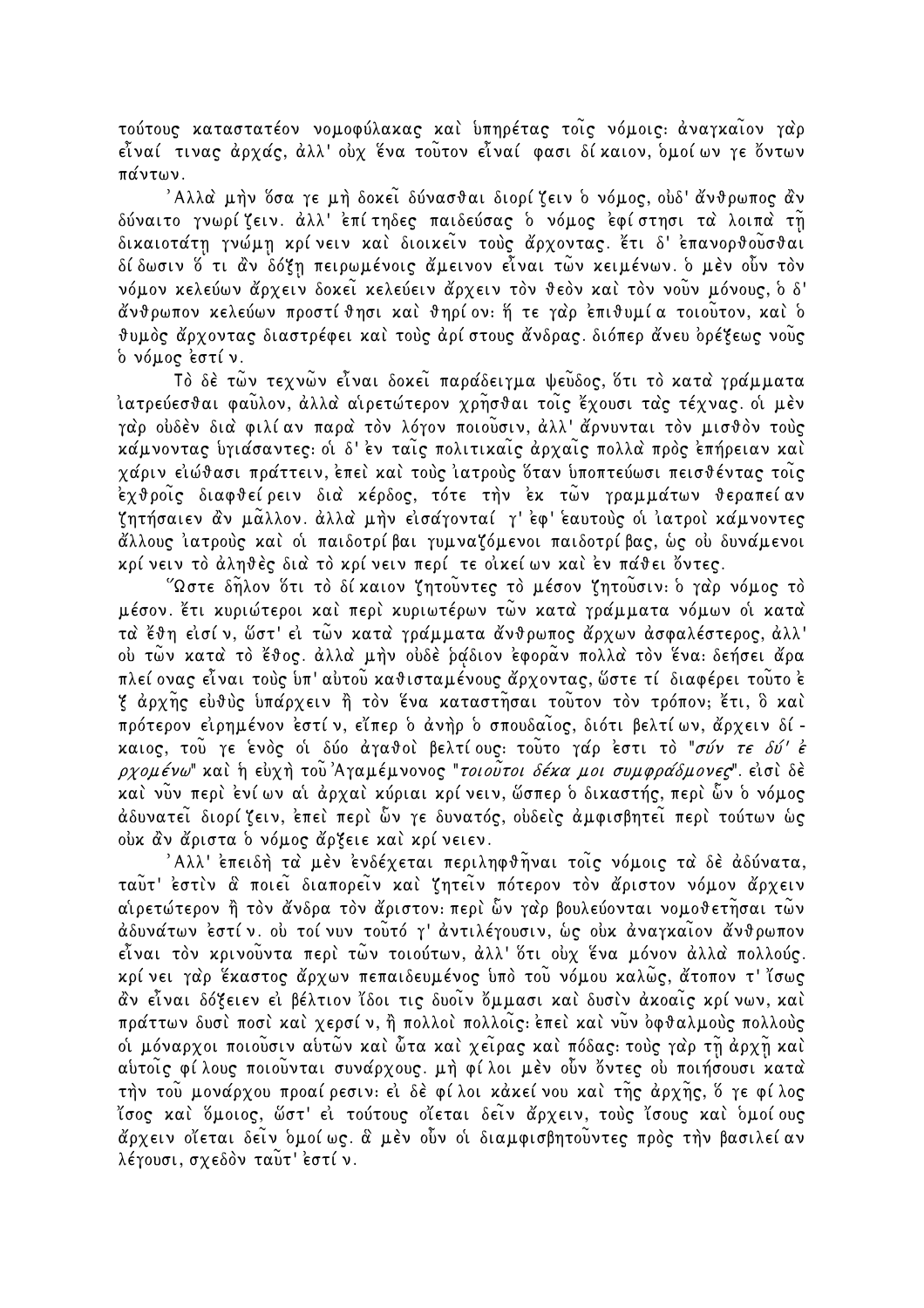Άλλ' ἴσως ταῦτ' ἐπὶ μὲν τινῶν ἔχει τὸν τρόπον τοῦτον, ἐπὶ δὲ τινῶν οὐχ ούτως. έστι γάρ τι φύσει δεσποτικόν και άλλο βασιλευτικόν και άλλο πολιτικόν καί δίκαιον καί συμφέρον: τυραννικόν δ' ούκ έστι κατα φύσιν, ούδέ των άλλων πολιτειών δσαι παρεκβάσεις είσί: ταύτα γαρ γίνεται παρα φύσιν. άλλ' έκ τών είρημένων γε φανερόν ώς έν μέν τοις δμοίοις και Ίσοις ούτε συμφέρον εστιν ούτε δί καιον ένα κύριον είναι πάντων, ούτε μή νόμων όντων, άλλ' ώς αυτόν όντα νόμον, ούτε νόμων όντων, ούτε άγαθον άγαθων ούτε μη άγαθων μη άγαθόν, ουδ' άν κατ' άρετην άμεί νων η, εί μη τρόπον τινά. τίς δ' ο τρόπος, λεκτέον: είρηται δέ πως ήδη και πρότερον.

Πρώτον δέ διοριστέον τί τὸ βασιλευτὸν καὶ τί τὸ ἀριστοκρατικὸν καὶ τί τὸ πολιτικόν. βασιλευτον μεν ούν το τοιούτόν εστι πληθος ο πέφυκε φέρειν γένος υπερέχον κατ' άρετην πρός ηγεμονίαν πολιτικήν, άριστοκρατικόν δέ πληθος δ πέφυκε φέρειν γένος άρχεσθαι δυνάμενον την των ελευθέρων άρχην υπό των κατ' άρετην ηγεμονικών πρός πολιτικην άρχην, πολιτικόν δέ πληθος έν ὧ πέφυκε εγγίνεσθαι γένος πολιτικόν δυνάμενον άρχεσθαι και άρχειν κατα νόμον τον κατ' άζίαν διανέμοντα τοις ευπόροις τας άρχας. όταν ούν ή γένος όλον ή και των άλλων ένα τινα συμβη διαφέροντα γενέσθαι κατ' άρετην τοσούτον ώσθ' ύπερέχειν την έκεί νου της των άλλων πάντων, τότε δί καιον το γένος είναι τουτο βασιλικον και κύριον πάντων, και βασιλέα τον ένα τουτον.

Καθάπερ γαρ είρηται πρότερον, ού μόνον ούτως έχει κατα το δίκαιον δ προφέρειν ειώθασιν οι τας πολιτεί ας καθιστάντες, οί τε τας άριστοκρατικας και οί τας ολιγαρχικας και πάλιν οι τας δημοκρατικάς [πάντες γαρ καθ' υπεροχήν άζιούσιν, άλλα υπεροχην ου την αυτήν], άλλα και κατα το πρότερον λεχθέν. ούτε γαρ κτεί νειν ή φυγαδεύειν ουδ' οστρακί ζειν δή που τον τοιούτον πρέπον εστί ν, ούτ' άξιούν άρχεσθαι κατα μέρος: ου γαρ πέφυκε το μέρος υπερέχειν του παντός, τω δέ την τηλικαύτην υπερβολην έχοντι τούτο συμβέβηκεν. ώστε λεί πεται μόνον το πεί θεσθαι τώ τοιούτω και κύριον είναι μή κατα μέρος τούτον άλλ' άπλώς. περι μέν ούν βασιλεί ας, τί νας έχει διαφοράς, και πότερον ου συμφέρει ταις πόλεσιν ή συμφέρει, και τίσι, και πώς, διωρίσθω τον τρόπον τούτον.

#### $\sigma$ .

Έπεὶ δὲ τρεῖς φαμεν εἶναι τας ὀρθας πολιτείας, τούτων δ' ἀναγκαῖον άρίστην εἶναι τὴν ὑπὸ τῶν ἀρίστων οἰκονομουμένην, τοιαύτη δ' ἐστὶν ἐν ἡ συμβέβηκεν ή ένα τινα συμπάντων ή γένος δλον ή πληθος υπερέχον είναι κατ' άρετήν, τῶν μὲν ἄρχεσθαι δυναμένων τῶν δ' ἄρχειν πρὸς τὴν αίρετωτατην ζωήν, έν δε τοις πρώτοις εδεί χθη λόγοις ότι την αύτην αναγκαιον άνδρος άρετην είναι και πολίτου της πόλεως της άρίστης, φανερον ότι τον αύτον τρόπον και δια των γίνεται σπουδαίος και αύτων πόλιν συστήσειεν άνήρ  $\tau \epsilon$ άν  $\tau$ <sub>LC</sub> άριστοκρατουμένην ή βασιλευομένην, ώστ' έσται και παιδεία και έθη ταύτα σχεδόν τα ποιούντα άνδρα και τα ποιούντα πολιτικόν και βασιλικόν. διωρισμένων δέ τούτων περί της πολιτείας ήδη πειρατέον λέγειν της άρίστης, τίνα πέφυχε